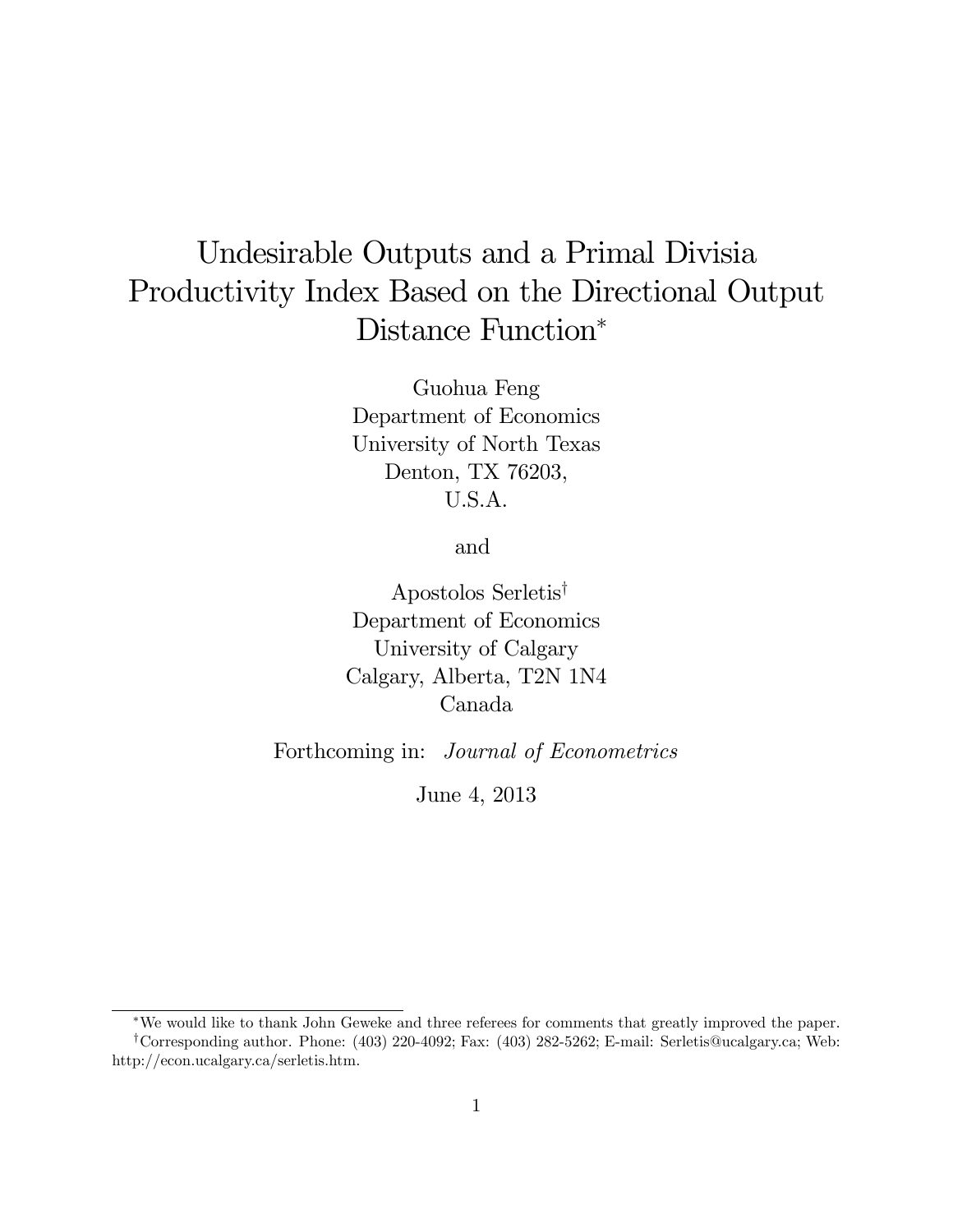#### ABSTRACT

Despite their great popularity, the conventional Divisia productivity indexes all ignore undesirable outputs. The purpose of this study is to fill in this gap by proposing a primal Divisia-type productivity index that is valid in the presence of undesirable outputs. The new productivity index is derived by total differentiation of the directional output distance function with respect to a time trend and referred to as the Divisia–Luenberger productivity index. We also empirically compare the Divisia–Luenberger productivity index and a representative of the conventional Divisia productivity indexes – the radial-output-distancefunction-based Feng and Serletis  $(2010)$  productivity index — using aggregate data on 15 OECD countries over the period 1981–2000. Our empirical results show that failure to take into account undesirable outputs not only leads to misleading rankings of countries both in terms of productivity growth and in terms of technological change, but also results in wrong conclusions concerning efficiency change.

JEL classification: D24; C43; C51; O47.

Keywords: Directional output distance function; Divisia–Luenberger productivity index; Undesirable outputs.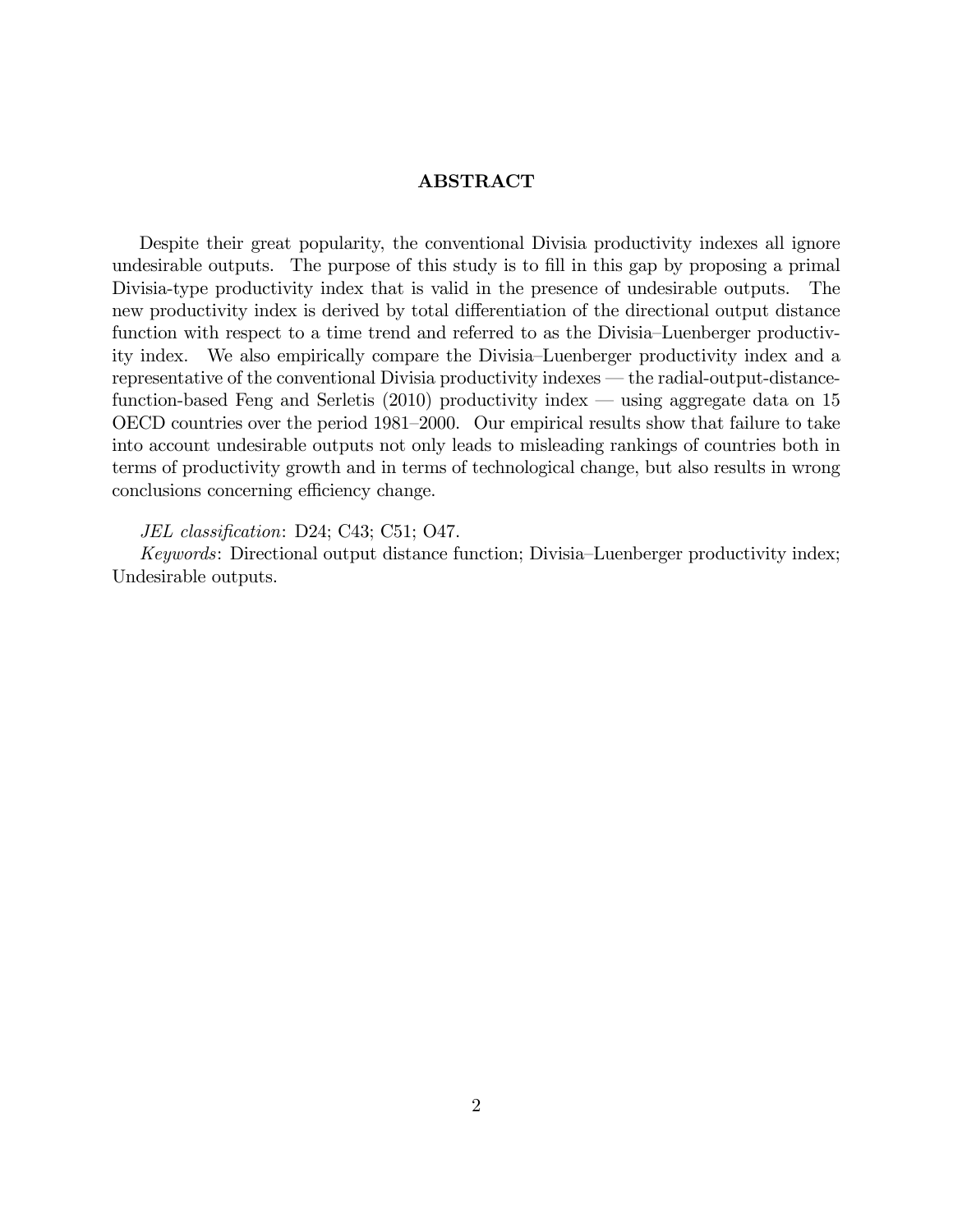### 1 Introduction

Divisia-type productivity indexes have long enjoyed great popularity since Solow (1957) proposed his single-output dual Divisia productivity index. Jorgenson and Griliches (1967) generalized this index to a multiple-output framework, where productivity growth is calculated as the observed revenue-share-weighted output growth minus the observed cost-shareweighted input growth. Noting the restrictiveness of the assumptions of price/marginal cost proportionality and constant returns to scale underlying the Solow (1957) and Jorgenson and Griliches (1967) indexes, Caves and Christensen (1980) replaced the observed revenue shares with cost elasticities; Denny *et al.* (1981) and Fuss (1994) with cost-elasticity shares; and Diewert and Fox (2008) with markup-adjusted revenue shares (marginal revenue shares). The three resulting indexes are thus appropriate in the presence of imperfect competition, which is widely regarded to be an important feature of the economy. More recently, Feng and Serletis (2010), noting that price information is missing or distorted in many situations, derived a radial-output-distance-function-based primal Divisia productivity index. This index is dual to all the aforementioned dual Divisia indexes under different market structures, possesses certain desirable axiomatic properties, and does not require price information.

Despite the popularity of the aforementioned Divisia-type productivity indexes, a feature they all share is that they ignore undesirable (bad) outputs. In the case of the dual Divisia productivity indexes [the Solow (1957), Jorgenson and Griliches (1967), Caves and Christensen (1980), Denny et al. (1981), Fuss (1994), and Diewert and Fox (2008) indexes], a major reason for their incapability to deal with undesirable outputs is that the prices of undesirable outputs, needed for the construction of these indexes, are missing or distorted in most situations. In the case of the Feng and Serletis (2010) productivity index, the reason is that the radial output distance function, on which this index is based, allows only for proportional increases or contractions in outputs and thus is not suitable for situations where both expansions of desirable (good) outputs and reductions of undesirable outputs are desired. The incapability of these indexes to deal with undesirable outputs is not satisfactory in many situations. For example, in the context of global efforts to reduce greenhouse gas emissions, a desirable economic growth pattern requires both increases in desirable outputs (e.g., GDP) and reductions in  $CO<sub>2</sub>$  emissions. In such situations, the application of the aforementioned conventional indexes will lead to biased estimates of productivity growth.

Noting the restrictiveness of the aforementioned productivity indexes, we propose in this paper a new Divisia-type productivity index based on the directional output distance function. A major advantage of the directional output distance function is that it can simultaneously expand desirable outputs and contract undesirable outputs along a path that varies according to the direction vector adopted. Furthermore, it completely generalizes the radial Shephard input and output distance functions, providing an adequate tool to approach economic and environmental performance issues in an integrated fashion. Another advantage of this function is that, like the radial output distance function, it requires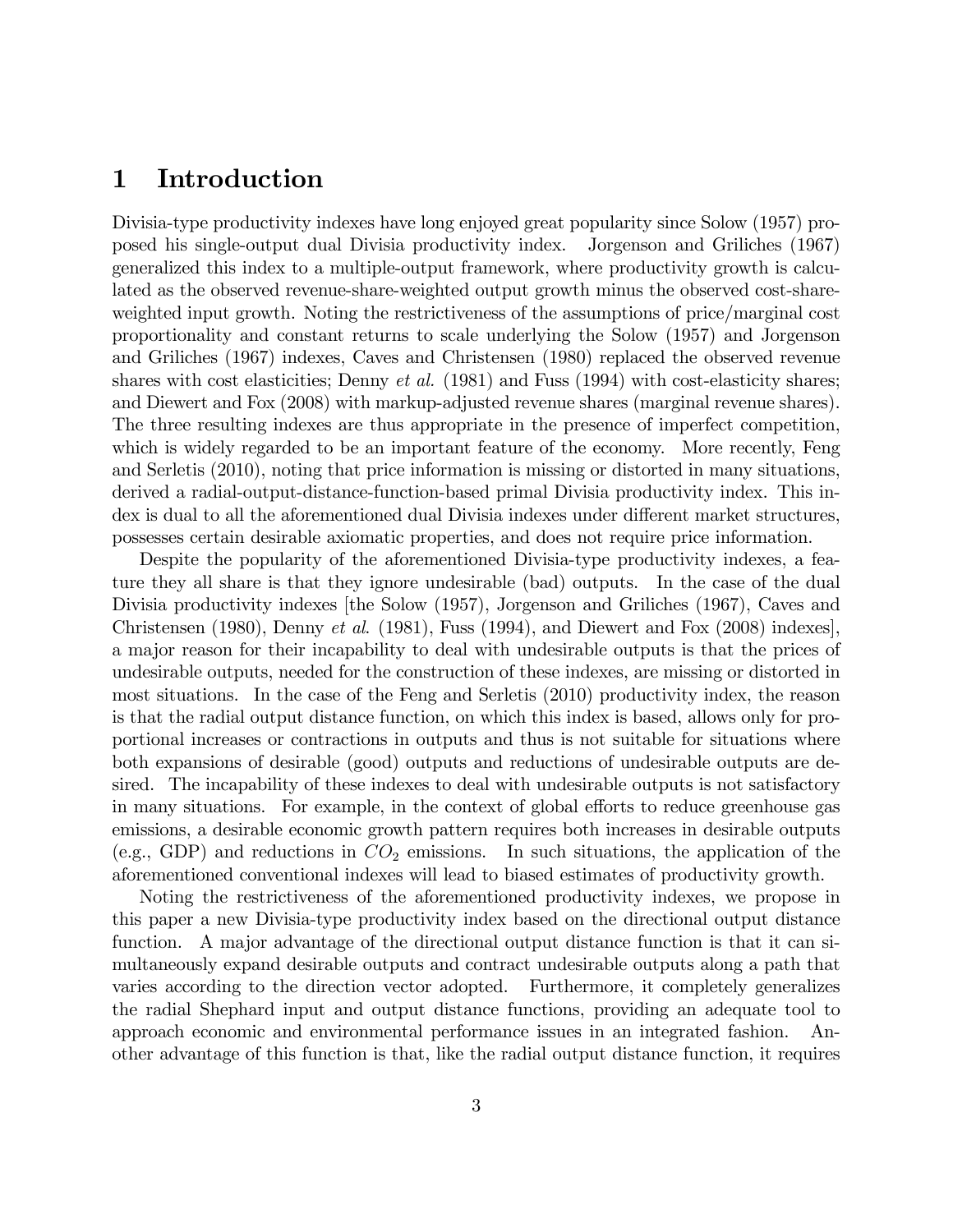quantity information only and thus is suitable for modeling undesirable outputs, whose price information is usually missing.

In deriving the primal Divisia productivity index, we follow Solow (1957) and differentiate a transformation function (in our case, a directional output distance function) totally with respect to time. This differentiation yields an equality. On one side of the equality is a directional-output-distance-function-based productivity index, which we refer to as the Divisia–Luenberger productivity index due to the fact that the directional output distance function is a variation of Luenberger's (1992) shortage function. On the other side of the equality are two terms: a directional-output-distance-function-based technological change term plus a directional-output-distance-function-based efficiency change term. This equality constitutes our key relation for the following two reasons. First, the Divisia-Luenberger productivity index inherits the properties of the directional output distance function and allows for simultaneous expansions of good outputs and contractions of bad outputs and thus is valid for situations where bad outputs are present. Second, it allows us to decompose the Divisia-Luenberger productivity index into two terms: the directional-output-distancefunction-based technological change term and the directional-output-distance-function-based efficiency change term. This decomposition is consistent with the tradition of Färe  $et$  al. (1994), who decompose the radial-output-distance-function-based Malmquist productivity index into a technological change component and an efficiency change component.

In addition to proposing the new Divisia-type productivity index, we are also interested in empirically examining the effects of failure to take into account bad outputs when they are present. This involves two steps: first, choosing a representative from the aforementioned conventional Divisia productivity indexes so that we can empirically compare this representative index and the Divisia–Luenberger productivity index; second, parameterizing and estimating the economic functions on which the conventional representative index and the Divisia–Luenberger productivity index are based. For the first step, we choose the Feng and Serletis (2010) productivity index as the representative of the aforementioned conventional Divisia productivity indexes, because this index is dual to all the dual Divisia productivity indexes mentioned above. Specifically, as shown by Feng and Serletis (2010), it is dual to the Jorgenson and Griliches (1967) productivity index when both the output and input markets are competitive; dual to the Diewert and Fox (2008) productivity index when market power is limited to output markets; dual to the Denny *et al.* (1981) and Fuss (1994) productivity index when market power is limited to output markets and constant returns to scale is present; and also dual to a markup-and-markdown adjusted Divisia productivity index when market power is present in both output and input markets. The generality of the Feng and Serletis (2010) productivity index makes it an ideal representative of the conventional Divisia-type productivity indexes.

Regarding the second step, for the case of the Divisia–Luenberger productivity index, a quadratic functional form is chosen for the directional output distance function since it is easy to impose the translation property with this functional form. See, for example,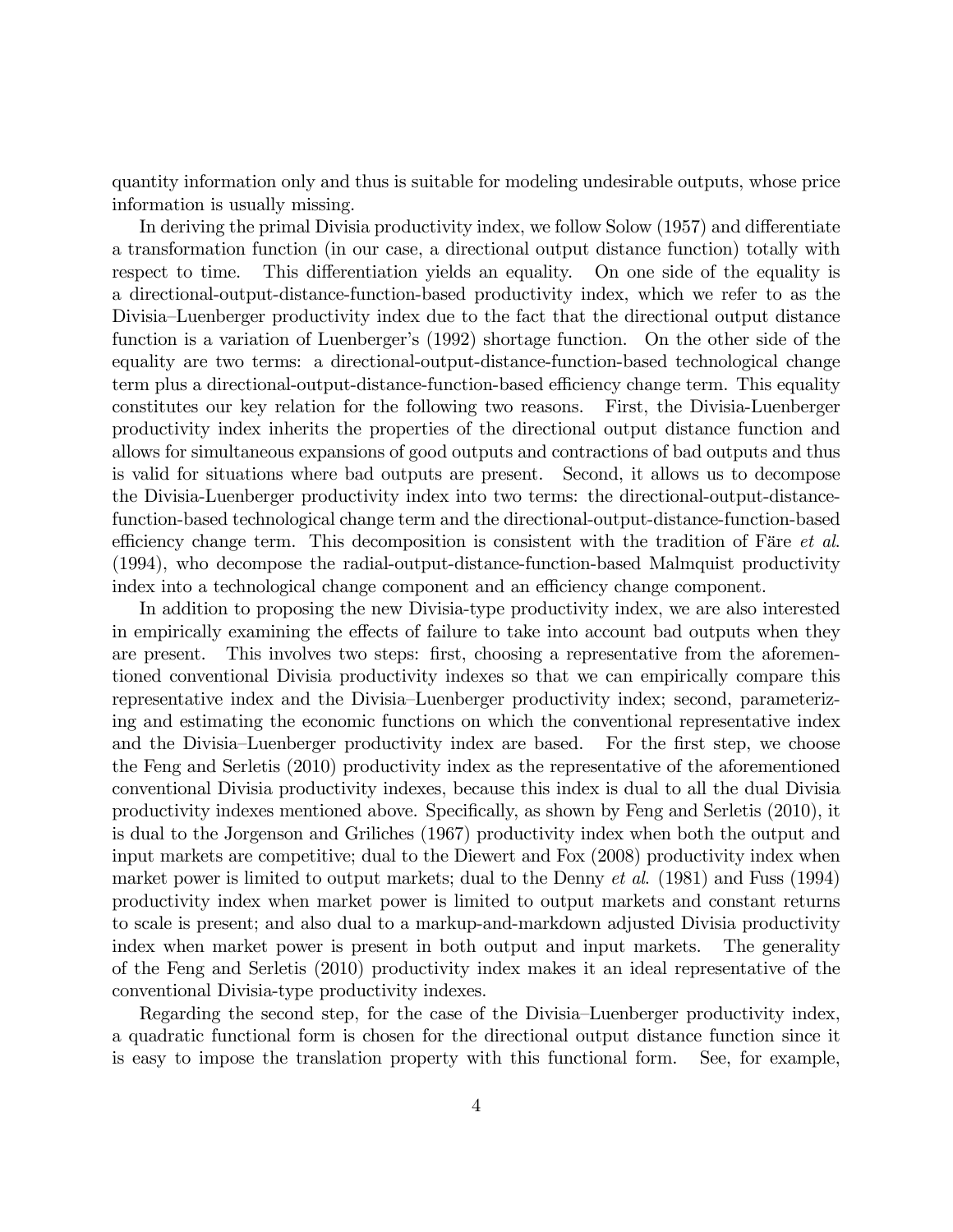Chambers (2002) and Färe *et al.* (2005). For the case of the conventional Feng and Serletis (2010) productivity index, a translog functional form is chosen for the radial output distance function since it is easy to impose the linear homogeneity property with this functional form. See, for example, OíDonnell and Coelli (2005). In estimating the two parametric functions, we follow Barnett and Lee (1985), Barnett *et al.* (1991), and Barnett (2002) and stress the importance of maintained regularity conditions (curvature and monotonicity) when modeling tastes and technology. To quote Barnett  $(2002, p. 199)$ , "without satisfaction of both curvature and monotonicity, the second-order conditions for optimizing behavior fail, and duality theory fails." Specifically, we explicitly produce the monotonicity and curvature conditions of the directional output distance functions and those of the radial output distance function. These conditions, by putting restrictions on the weights of the Feng and Serletis  $(2010)$  productivity index and the Divisia–Luenberger productivity index, guarantee that the two indexes are economically meaningful. In estimating the two parametric functions on which the two indexes are based, we employ a Bayesian approach. This approach has the advantage of easily incorporating the maintained regularity conditions into the estimation of the directional output distance function and the radial output distance function and thus guaranteeing the coherence between economic theory and econometric techniques.

We finally apply the above framework to the aggregate data on 15 OECD countries over the period 1981–2000. Our empirical results show that failure to take into account undesirable outputs not only leads to misleading rankings of countries both in terms of productivity growth and in terms of technological change, but also results in wrong conclusions concerning efficiency change.

The paper is organized as follows. In Section 2, we derive the directional-outputdistance-function-based Divisia–Luenberger productivity index and show that it can be decomposed into a directional-output-distance-function-based technological change term plus a directional-output-distance-function-based efficiency change term. Section 3 discusses data issues. Section 4 discusses the empirical specification of the radial output distance function and the directional output distance function. In Section 5 we discuss the Bayesian stochastic frontier method of estimation while in Section 6 we present and discuss the empirical results. The last section summarizes and concludes the paper.

### 2 Theory

Consider a production unit that uses N inputs to produce M desirable (good) outputs and P undesirable (bad) outputs. We assume that these inputs and outputs are continuously differentiable functions of time and denote them respectively by  $\mathbf{x}(t) \in \mathbb{R}^N_+$ ,  $\mathbf{y}(t) \in \mathbb{R}^M_+$ , and  $\mathbf{b}(t) \in \mathbb{R}_+^P$ , where t represents a time trend. If at any period t there exists a well-defined output set  $S(t)$ , then the distance of the actual period t input-output vector  $z(t) \equiv (y(t), b(t), x(t))$ to the frontier of the output set is given by the value of the directional output distance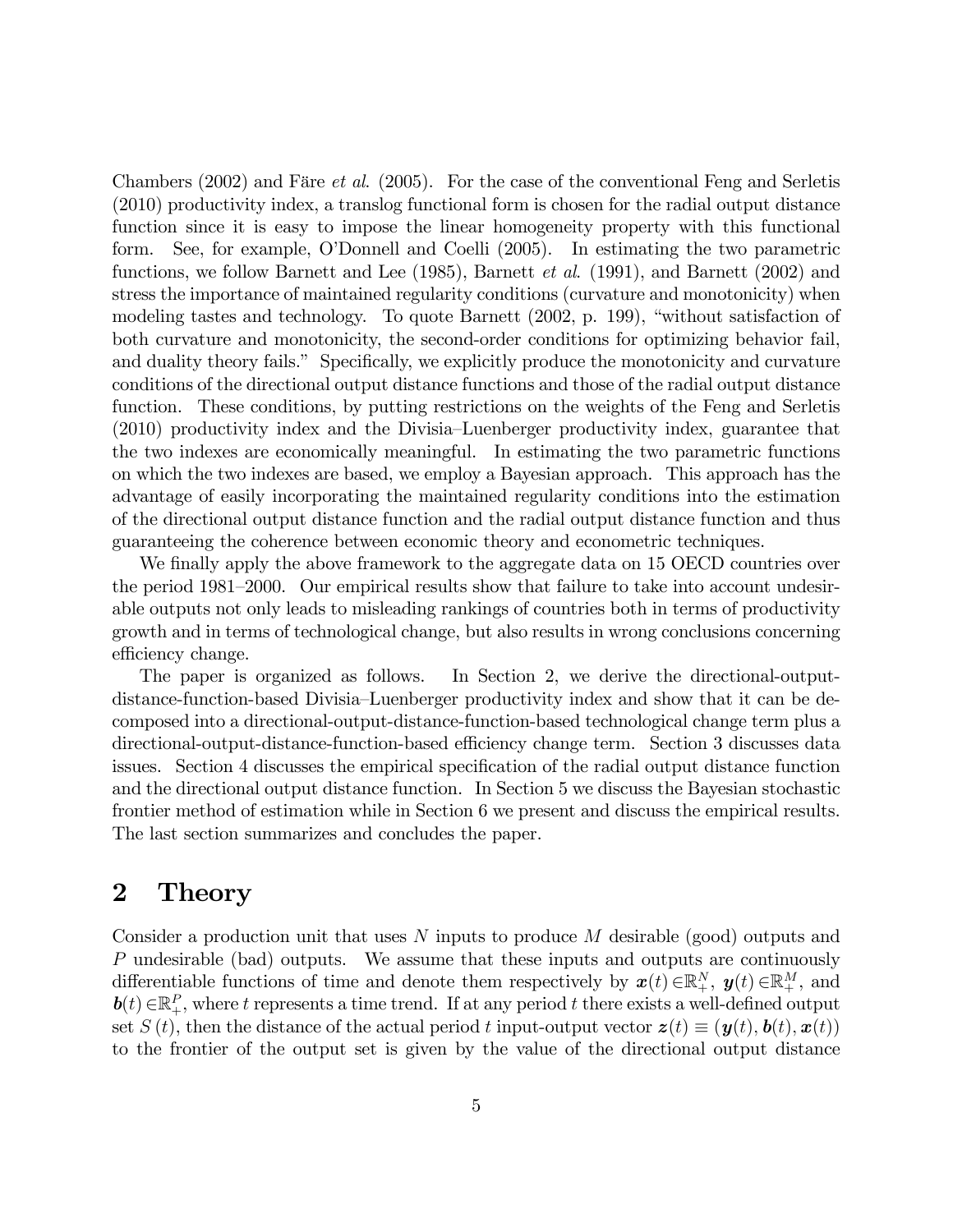function,  $\vec{D}_o(z(t), t; g)$ , where  $g \equiv (g_y, -g_b)$  with  $g \in \mathbb{R}_+^M \times \mathbb{R}_+^P$  is a directional vector. Formally,  $\vec{D}_o(z(t), t; g)$  can be defined as in Färe *et al.* (2005) :

$$
\vec{D}_{o}(\boldsymbol{z}(t), t; \boldsymbol{g}) = \max \left\{ \beta : (\boldsymbol{y}(t), \boldsymbol{b}(t)) + (\beta \boldsymbol{g}_y, -\beta \boldsymbol{g}_b) \in S(t) \right\}.
$$

This functions is nonnegative, non-increasing in good outputs, and non-decreasing in inputs and bad outputs. In addition, it satisfies the following translation property

$$
\vec{D}_o\left(\mathbf{y}(t) + \kappa \mathbf{g}_y, \mathbf{b}(t) - \kappa \mathbf{g}_b, \mathbf{x}(t), t; \mathbf{g}\right) = \vec{D}_o\left(\mathbf{y}(t), \mathbf{b}(t), \mathbf{x}(t), t; \mathbf{g}\right) - \kappa \tag{1}
$$

where  $\kappa$  is an arbitrary scaling factor. This property says that if y is expanded by  $\kappa g_y$  and **b** is contracted by  $\kappa g_b$ , then the value of the resulting directional output distance function will decrease by  $\kappa$ .

As is well known,  $\vec{D}_o(z(t), t; g)$  provides an additive measure of the efficiency of the production unit in the direction of  $g$ , whereby an increase in the value of  $\vec{D}_o(z(t), t; g)$ means a decrease in efficiency. Thus in the language of continuous time, efficiency change can be measured by  $-d\vec{D}_o(z(t), t; g)/dt$ . By definition this total differential can be written as

$$
\frac{d\vec{D}_o(\mathbf{z}(t),t;\mathbf{g})}{dt} = \sum_{i=1}^{M+P+N} \frac{\partial \vec{D}_o(\mathbf{z}(t),t;\mathbf{g})}{\partial \ln z_i} \frac{d\ln z_i(t)}{dt} + \frac{\partial \vec{D}_o(\mathbf{z}(t),t;\mathbf{g})}{\partial t}.
$$
(2)

After dividing both sides of (2) by  $1 + \vec{D}_o(z(t), t; g)$ , it is immediately clear that (2) can be rewritten as<sup>1</sup>

$$
-\sum_{i=1}^{M+P+N} \frac{\partial \ln\left[1+\vec{D}_o\left(\mathbf{z}(t),t;\mathbf{g}\right)\right]}{\partial \ln z_i} \frac{d \ln z_i(t)}{dt}
$$

$$
=\frac{\partial \ln\left[1+\vec{D}_o\left(\mathbf{z}(t),t;\mathbf{g}\right)\right]}{\partial t} - \frac{d \ln\left[1+\vec{D}_o\left(\mathbf{z}(t),t;\mathbf{g}\right)\right]}{dt}.
$$
(3)

The monotonicity conditions of the directional output distance function imply the following restrictions on the weights of  $d \ln z_i(t) / dt: -\partial \ln \left[1 + \vec{D}_o(z(t), t; \boldsymbol{g})\right] / \partial \ln y_m \geq 0$ ,  $-\partial \ln \left[1+\vec{D}_o\left(\bm{z}(t),t;\bm{g}\right)\right]/\partial \ln b_p \leq 0$ , and  $-\partial \ln \left[1+\vec{D}_o\left(\bm{z}(t),t;\bm{g}\right)\right]/\partial \ln x_n \leq 0$ . With these restrictions, the left hand side of (3) has the form of a Solow-type index and is referred to in this paper as 'the Divisia-Luenberger productivity index.' For notational simplicity, we denote the Divisia-Luenberger productivity index by  $PG<sup>L</sup>$ , where the superscript 'L' is used to indicate that this index is based on Luenberger's (1992) directional output distance

<sup>&</sup>lt;sup>1</sup>Note that on the frontier where  $\vec{D}_o(z(t), t; g) = 0, 1 + \vec{D}_o(z(t), t; g) = 1$ . Thus dividing both sides of (2) by  $1 + \vec{D}_o(z(t), t; g)$  will not change (2) on the frontier.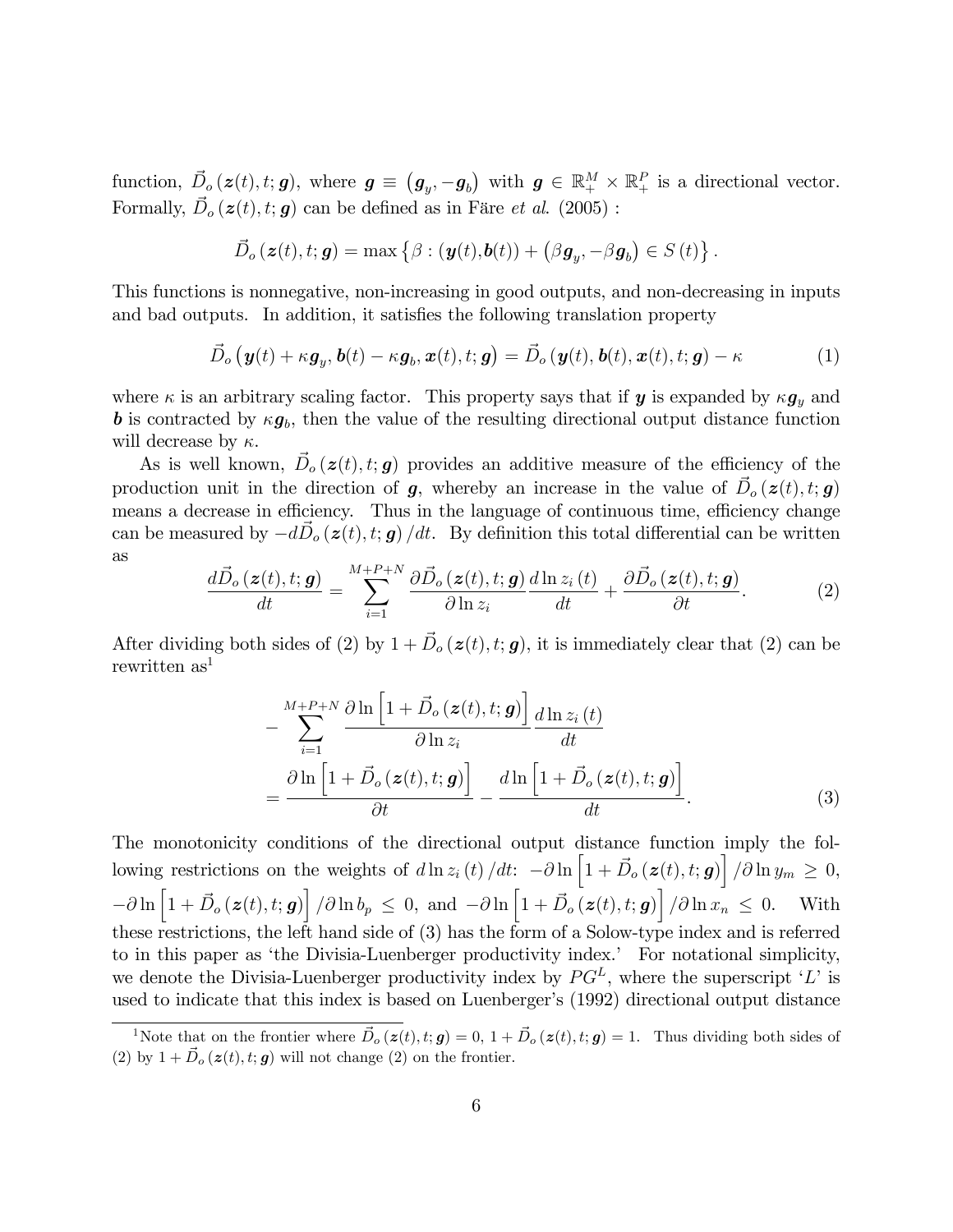function. The first term on the right hand of  $(3)$  measures technological change, where technological progress (regress) is said to occur when there is an outward (inward) shift of the directional output distance frontier. The second term (including the negative sign) on the right-hand side of  $(3)$ , as we have already seen, measures efficiency change (in percentage form). For simplicity, we denote the first term on the right side of (3) by  $TC^L$  and the second term (including the minus sign) on the right side of (3) by  $EC<sup>L</sup>$ .

Expression (3) constitutes our key relation for the following two reasons. First, the Divisia-Luenberger productivity index on the left hand side of (3) allows for simultaneous expansions of good outputs and contractions of bad outputs. This can be clearly seen by expanding this index as follows

$$
PG^{L} = -\sum_{m=1}^{M} \frac{\partial \ln\left[1+\vec{D}_{o}\left(\boldsymbol{z}(t), t; \boldsymbol{g}\right)\right]}{\partial \ln y_{m}} \frac{d \ln y_{m}\left(t\right)}{dt} -\sum_{p=1}^{P} \frac{\partial \ln\left[1+\vec{D}_{o}\left(\boldsymbol{z}(t), t; \boldsymbol{g}\right)\right]}{\partial \ln b_{p}} \frac{d \ln b_{p}\left(t\right)}{dt} - \sum_{n=1}^{N} \frac{\partial \ln\left[1+\vec{D}_{o}\left(\boldsymbol{z}(t), t; \boldsymbol{g}\right)\right]}{\partial \ln x_{n}} \frac{d \ln x_{n}\left(t\right)}{dt}.
$$
 (4)

The first term on the right hand side of (4) shows that an increase in a good output will lead to an increase in the value of  $PG^L$  since  $-\partial \ln \left[1+\vec{D}_o(\boldsymbol{z}(t),t;\boldsymbol{g})\right] / \partial \ln y_m \geq 0$ . The second term on the right hand side of (4) shows that a reduction in a bad output will also lead to an increase in the value of  $PG^L$  since  $-\partial \ln \left[1 + \vec{D}_o(\boldsymbol{z}(t), t; \boldsymbol{g})\right] / \partial \ln b_p \leq 0$ . Thus the Divisia-Luenberger productivity index credits both increases in good outputs and reductions in bad outputs, and thus is suitable for situations where bad outputs are present. In contrast, the conventional Feng and Serletis (2010) productivity index allows only for proportional increases or contractions in outputs and thus is not suitable for situations where both expansions of desirable (good) outputs and reductions of undesirable outputs are desired. Moreover, the Divisia-Luenberger productivity index is also superior to the conventional dual Divisia productivity indexes in that it does not require the prices of bad outputs, which are missing or distorted in most situations.

Second, (3) provide a meaningful way to decompose the Divisia-Luenberger productivity index. The equality between  $PG<sup>L</sup>$  and  $(TC<sup>L</sup> + EC<sup>L</sup>)$  means that the Divisia-Luenberger productivity index can be decomposed into two components:  $TC^L$  and  $EC^L$ , with the former capturing the shift in the frontier and the latter capturing catch-up effects (i.e., the movement towards or away from the frontier). This decomposition is in line with the pioneering work by Chambers et al. (1996), who decompose the Luenberger productivity indicator into a technological change component and an efficiency change component.

Empirical application of (3) requires that  $PG<sup>L</sup>$ ,  $TC<sup>L</sup>$ , and  $EC<sup>L</sup>$  be approximated by discrete-time approximations. Continuous-time Divisia indexes are usually approximated using discrete-time Törnqvist formulae. See, for example, Star and Hall (1976), Trivedi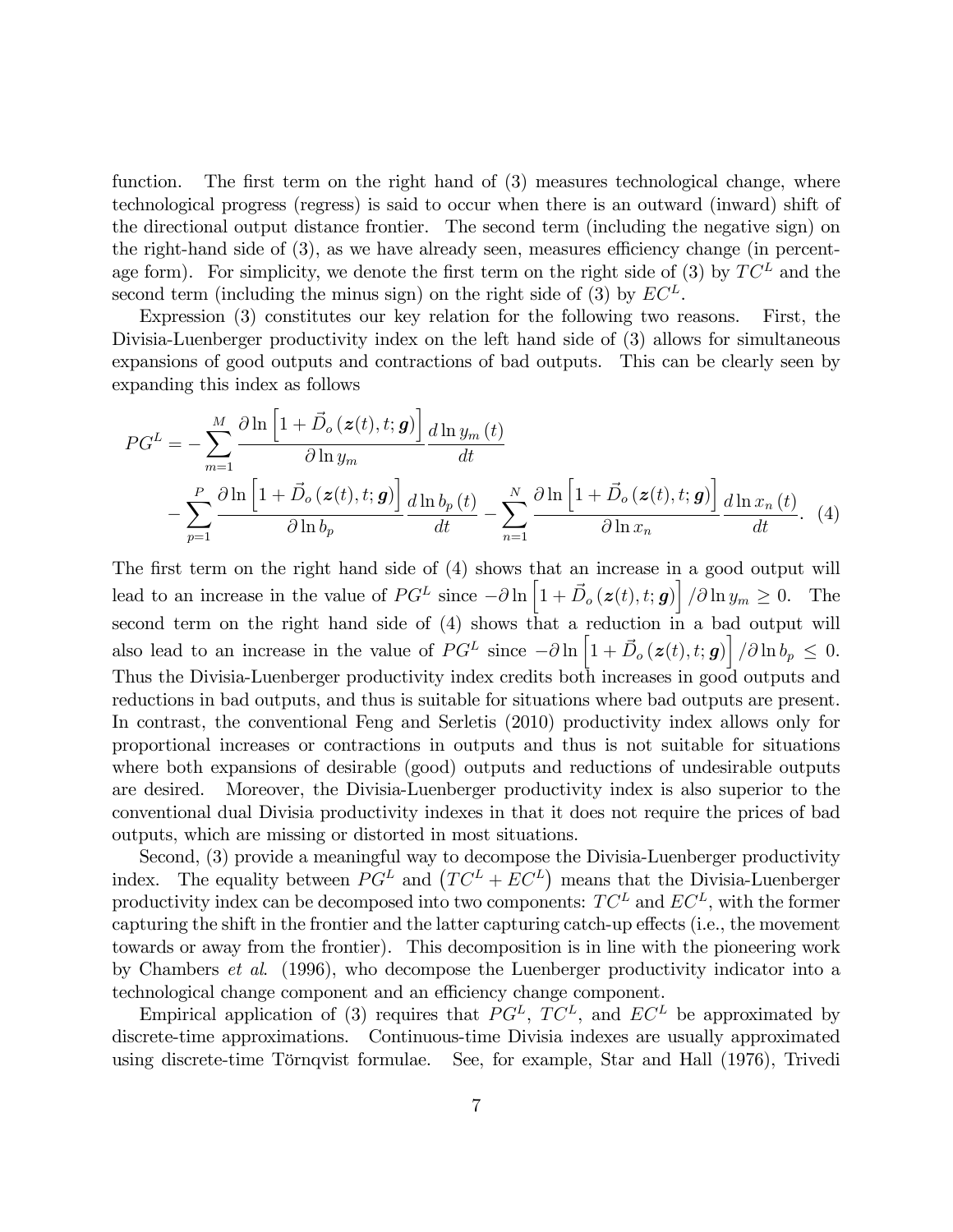(1981), Balk (2005), and Diewert and Fox (2008). Following this practice, we approximate the continuous-time Divisia-Luenberger productivity index by the following discrete-time Törnqvist-type expression between periods t and  $t + 1$ 

$$
PG^{L}(t+1,t) \equiv -\sum_{i=1}^{M+P+N} \frac{1}{2} \left\{ \frac{\partial \ln\left[1+\vec{D}_{o}(z(t),t;g)\right]}{\partial \ln z_{i}} + \frac{\partial \ln\left[1+\vec{D}_{o}(z(t+1),t+1;g)\right]}{\partial \ln z_{i}} \right\} \ln\left[\frac{z_{i}(t+1)}{z_{i}(t)}\right].
$$
\n(5)

Also, the technological change term at the right-hand side of (3) can be approximated by

$$
TC^{L}(t+1,t) \equiv \frac{1}{2} \left\{ \ln \left[ \frac{1 + \vec{D}_{o}(z(t), t+1; \mathbf{g})}{1 + \vec{D}_{o}(z(t), t; \mathbf{g})} \right] + \ln \left[ \frac{1 + \vec{D}_{o}(z(t+1), t+1; \mathbf{g})}{1 + \vec{D}_{o}(z(t+1), t; \mathbf{g})} \right] \right\}
$$
(6)

and the efficiency change term by

$$
EC^{L}(t+1,t) \equiv -\ln\left[\frac{1+\vec{D}_{o}\left(\boldsymbol{z}(t+1),t+1;\boldsymbol{g}\right)}{1+\vec{D}_{o}\left(\boldsymbol{z}(t),t;\boldsymbol{g}\right)}\right].
$$
\n(7)

Combining  $(6)$  and  $(7)$ , we obtain

$$
TC^{L}(t+1,t) + EC^{L}(t+1,t)
$$
  
=  $\frac{1}{2}$  { $\ln \left[ \frac{1+\vec{D}_{o}(z(t),t;g)}{1+\vec{D}_{o}(z(t+1),t;g)} \right]$  +  $\ln \left[ \frac{1+\vec{D}_{o}(z(t),t+1;g)}{1+\vec{D}_{o}(z(t+1),t+1;g)} \right]$  }, (8)

or

$$
\exp\left\{TC^{L}(t+1,t) + EC^{L}(t+1,t)\right\}
$$
\n
$$
\equiv \left\{ \left[ \frac{1+\vec{D}_{o}(z(t),t;g)}{1+\vec{D}_{o}(z(t+1),t;g)} \right] \left[ \frac{1+\vec{D}_{o}(z(t),t+1;g)}{1+\vec{D}_{o}(z(t+1),t+1;g)} \right] \right\}^{1/2}
$$
\n(9)

the right-hand side of which is a Malmquist-type index, resembling the Malmquist–Luenberger productivity index proposed by Chung *et al.* (1997). The only difference is that the directional vector is assumed to be constant in  $(9)$ , whereas it is assumed to be equal to  $y(t)$  in the Malmquist–Luenberger productivity index.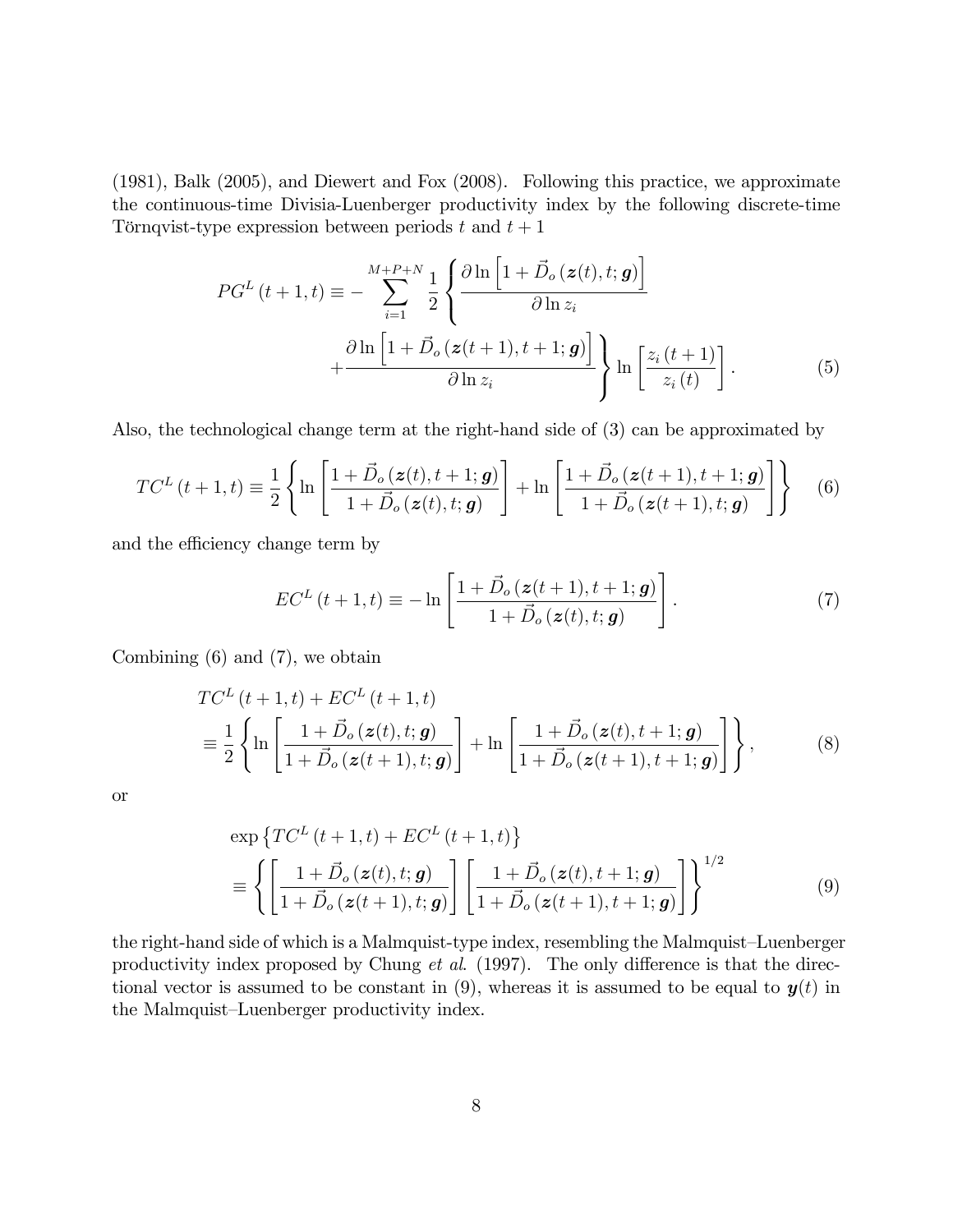If there are no bad outputs, the corresponding part of the right-hand side of (4) will vanish and the Divisia–Luenberger productivity index will reduce to

$$
PG^{L} = -\sum_{m=1}^{M} \frac{\partial \ln\left[1 + \vec{D}_{o}\left(\mathbf{y}(t), \mathbf{x}(t), t; \mathbf{g}_{y}\right)\right]}{\partial \ln y_{m}} \frac{d \ln y_{m}\left(t\right)}{dt}
$$

$$
-\sum_{n=1}^{N} \frac{\partial \ln\left[1 + \vec{D}_{o}\left(\mathbf{y}(t), \mathbf{x}(t), t; \mathbf{g}_{y}\right)\right]}{\partial \ln x_{n}} \frac{d \ln x_{n}\left(t\right)}{dt}.
$$
(10)

It should be noted here that it is impossible to relate (10) to the radial-output-distancefunction-based Feng and Serletis (2010) productivity index, through the well-known equality [see Färe and Grosskopf  $(2000)$  and Balk *et al.*  $(2008)$ ]

$$
D_o(\boldsymbol{y}(t),\boldsymbol{x}(t),t) \equiv 1/\left(1+\overrightarrow{D}_o(\boldsymbol{y}(t),\boldsymbol{x}(t),t;\boldsymbol{y}(t))\right),
$$

where  $D_o(\mathbf{y}(t), \mathbf{x}(t), t)$  is the radial output distance function. This is because this equality holds only when the direction vector of the directional output distance function is equal to  $y(t)$ . However, the directional vector in the Divisia–Luenberger productivity index is constant.

In these situation, efficiency of the actual input-output vector  $(\mathbf{y}(t), \mathbf{x}(t))$  can alternatively be measured by  $D_o(\mathbf{y}(t), \mathbf{x}(t), t)$ , the radial distance to the frontier of the period t technology. As is well known, an increase in the value of  $D_o(\mathbf{y}(t), \mathbf{x}(t), t)$  means an increase in efficiency, implying that efficiency change can be measured by  $dD_o(\boldsymbol{y}(t),\boldsymbol{x}(t),t)/dt$ in continuous time. Evaluating this total differential yields

$$
\frac{dD_o(\boldsymbol{y}(t), \boldsymbol{x}(t), t)}{dt} = \sum_{m=1}^{M} \frac{\partial D_o(\boldsymbol{y}(t), \boldsymbol{x}(t), t)}{\partial \ln y_m} \frac{d \ln y_m(t)}{dt} + \sum_{n=1}^{N} \frac{\partial D_o(\boldsymbol{y}(t), \boldsymbol{x}(t), t)}{\partial \ln x_n} \frac{d \ln x_n(t)}{dt} + \frac{\partial D_o(\boldsymbol{y}(t), \boldsymbol{x}(t), t)}{\partial t}.
$$
(11)

Dividing both sides of (11) by  $D_o(\boldsymbol{y}(t), \boldsymbol{x}(t), t)$  and rearranging gives

$$
\sum_{m=1}^{M} \frac{\partial \ln D_o(\boldsymbol{y}(t), \boldsymbol{x}(t), t)}{\partial \ln y_m} \frac{d \ln y_m(t)}{dt} + \sum_{n=1}^{N} \frac{\partial \ln D_o(\boldsymbol{y}(t), \boldsymbol{x}(t), t)}{\partial \ln x_n} \frac{d \ln x_n(t)}{dt}
$$
\n
$$
= -\frac{\partial \ln D_o(\boldsymbol{y}(t), \boldsymbol{x}(t), t)}{\partial t} + \frac{d \ln D_o(\boldsymbol{y}(t), \boldsymbol{x}(t), t)}{dt}.
$$
\n(12)

The linear homogeneity property and monotonicity conditions of the radial output distance function (i.e., non-decreasing in good outputs and non-increasing in inputs) imply the following restrictions on the weights of  $d\ln y_m(t) / dt$  and  $d\ln x_n(t) / dt: \sum_{m=1}^M \partial \ln D_o(\boldsymbol{y}(t), \boldsymbol{x}(t), t)$ -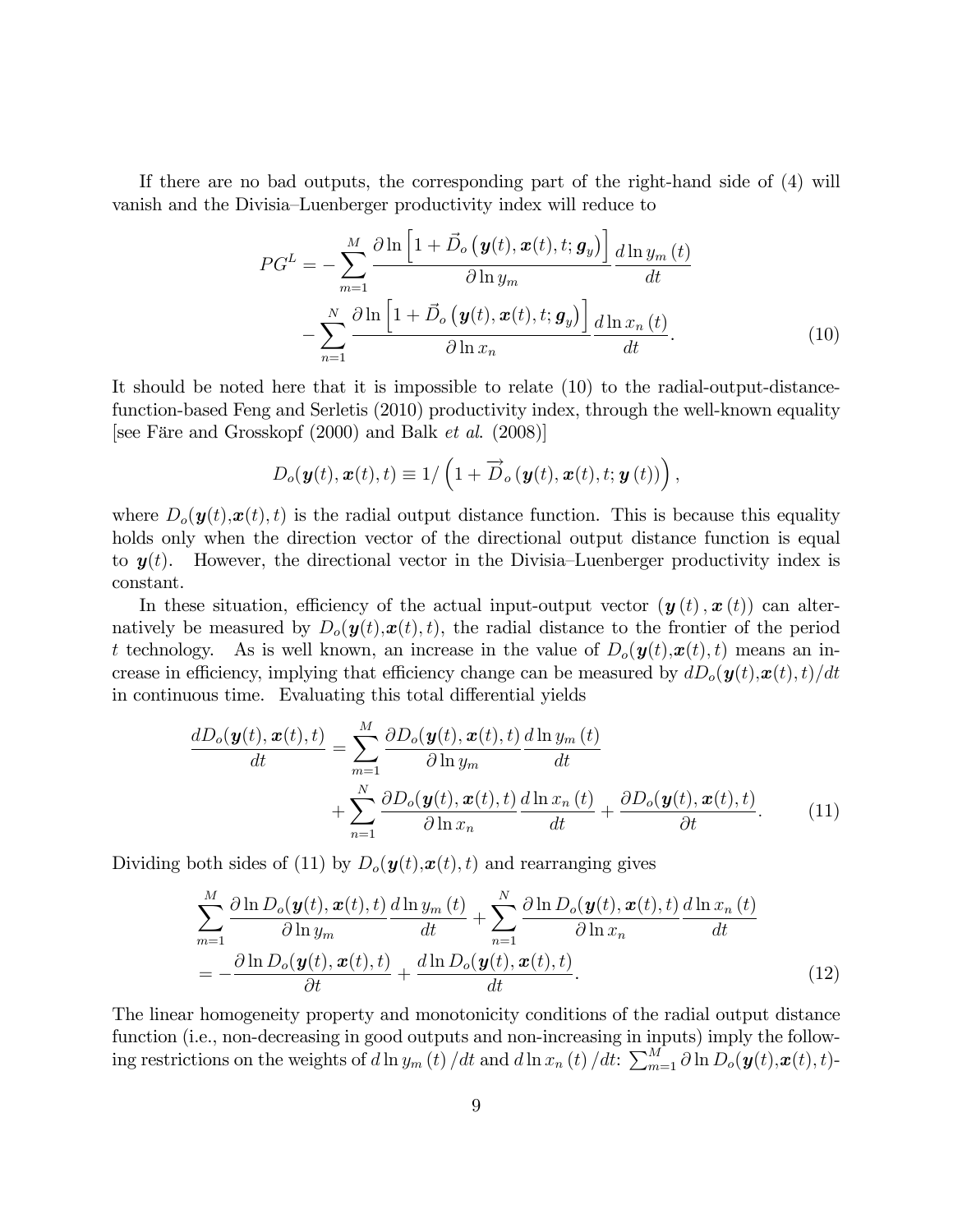$\partial \ln y_m = 1$ ,  $\partial \ln D_o(\mathbf{y}(t), \mathbf{x}(t), t)/\partial \ln y_m \ge 0$ , and  $\partial \ln D_o(\mathbf{y}(t), \mathbf{x}(t), t)/\partial \ln x_n \le 0$ . With these restrictions, the left hand side of (12) has the standard form of a Divisia-type index. This index is in fact the Feng and Serletis (2010) productivity index. With regards to the two terms on the right hand of  $(12)$ , the first term is technological change, where technological progress (regress) is said to occur when there is an outward (inward) shift of the radial output distance frontier. The second term measures efficiency change. For notational simplicity, we denote the left side term of  $(12)$  by  $PG^S$ , where the superscript 'S' is used to indicate that the index is based on Shephardís (1970) radial output distance function. Further, we denote the first term (including the minus sign) on the right hand side of (12) by  $TC^S$ , and the second term on the right hand side of (12) by  $EC^S$ . The equality between  $PG<sup>S</sup>$  and  $(TC<sup>S</sup> + EC<sup>S</sup>)$  means that the Feng and Serletis (2010) productivity index can also be decomposed into a technological change component and an efficiency change component.

 $PG^S$ ,  $EC^S$ , and  $TC^S$  in (12) can be approximated in the same manner as that for  $PG^L$ ,  $EC<sup>L</sup>$ , and  $TC<sup>L</sup>$ , yielding the following expressions

$$
PG^{S}(t+1,t)
$$
\n
$$
\begin{aligned}\n&= \sum_{m=1}^{M} \frac{1}{2} \left\{ \frac{\partial \ln D_{o}(\mathbf{y}(t), \mathbf{x}(t), t)}{\partial \ln y_{m}} + \frac{\partial \ln D_{o}(\mathbf{y}(t+1), \mathbf{x}(t+1), t+1)}{\partial \ln y_{m}} \right\} \ln \left[ \frac{y_{m}(t+1)}{y_{m}(t)} \right] \\
&+ \sum_{n=1}^{N} \frac{1}{2} \left\{ \frac{\partial \ln D_{o}(\mathbf{y}(t), \mathbf{x}(t), t)}{\partial \ln x_{n}} + \frac{\partial \ln D_{o}(\mathbf{y}(t+1), \mathbf{x}(t+1), t+1)}{\partial \ln x_{n}} \right\} \ln \left[ \frac{x_{n}(t+1)}{x_{n}(t)} \right] \\
\frac{TC^{S}(t+1, t)}{=} &= -\frac{1}{2} \left\{ \ln \left[ \frac{D_{o}(\mathbf{y}(t), \mathbf{x}(t), t+1)}{D_{o}(\mathbf{y}(t), \mathbf{x}(t), t)} \right] + \ln \left[ \frac{D_{o}(\mathbf{y}(t+1), \mathbf{x}(t+1), t+1)}{D_{o}(\mathbf{y}(t+1), \mathbf{x}(t+1), t)} \right] \right\}\n\end{aligned}
$$

and

$$
EC^{S}(t+1,t) \equiv \ln \left[ \frac{D_o(\boldsymbol{y}(t+1), \boldsymbol{x}(t+1), t+1)}{D_o(\boldsymbol{y}(t), \boldsymbol{x}(t), t)} \right].
$$

Alternatively, the equality between  $\left[TC^{S}(t+1,t) + EC^{S}(t+1,t)\right]$  and  $PG^{S}(t+1,t)$  can be shown by assuming that the radial output distance function takes a translog functional form and applying the "Translog" Identity [see Balk  $(1998, p. 225)$ ] to the radial-outputdistance-function-based Malmquist productivity index. For an excellent and detailed discussion, see Balk (1998, p. 97-111).

With the Divisia–Luenberger productivity index, which allows for simultaneous expansions of good outputs and contractions of bad outputs, and the Feng and Serletis (2010) productivity index, which is valid only when good outputs are present, we can empirically examine the effects of failure to take into account bad outputs when they are present. This is what we will do next.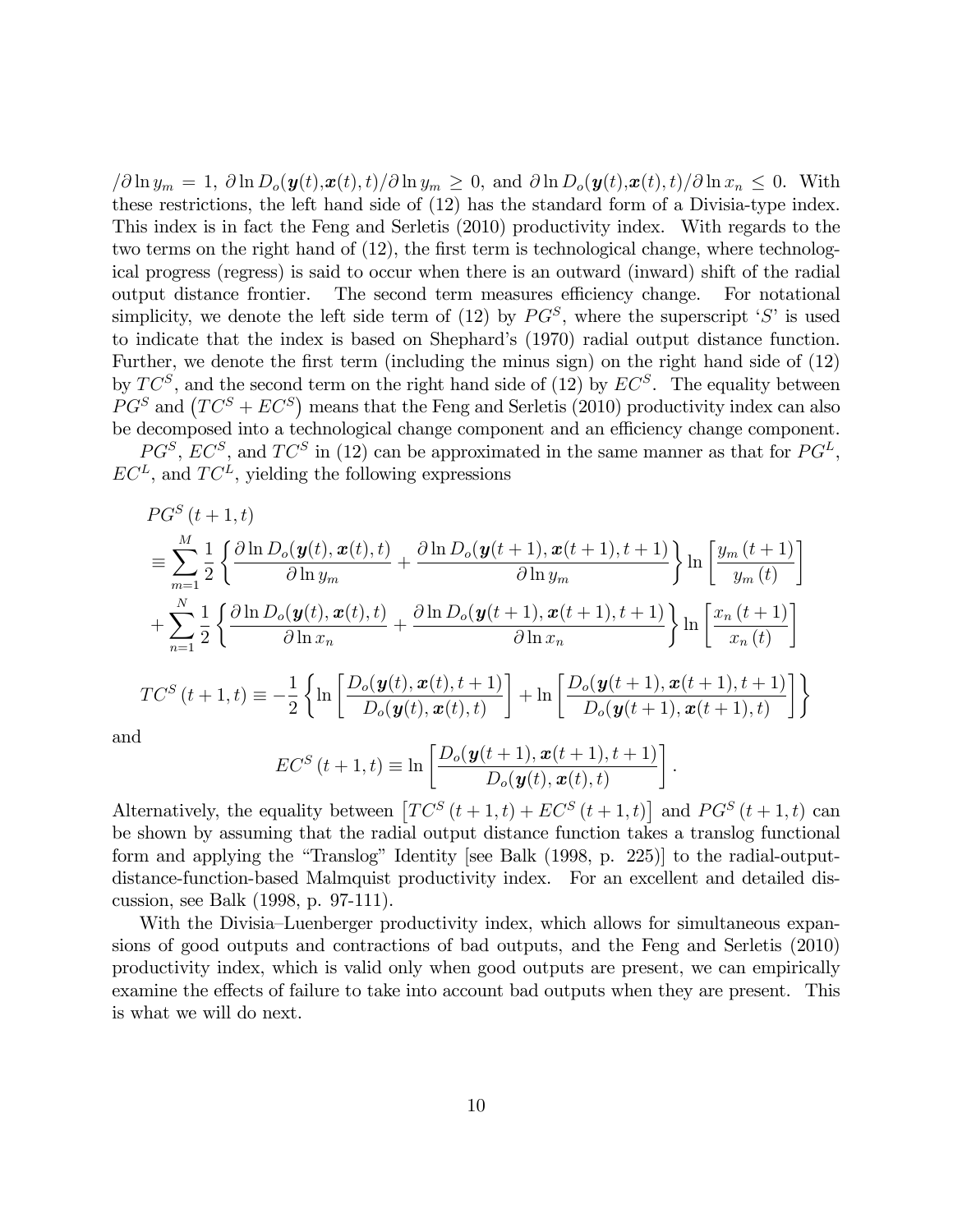### 3 Data

The annual data used in this study are obtained from the Penn World Tables (6.2) and the U.S. Energy Information Administration. The sample covers the period 1981-2000. The OECD countries examined are: Australia, Canada, Denmark, Finland, France, Germany, Ireland, Italy, Japan, Netherlands, Norway, Spain, Sweden, the United Kingdom, and the United States. This gives a total of 15 countries  $(K = 15)$  observed over 20 years  $(T = 20)$ .

For the specification of outputs and inputs, two outputs (one good output and one bad output) and three inputs are included. The good output is gross domestic product (GDP)  $(y,$ measured in billions of dollars), the bad output is carbon dioxide  $(CO<sub>2</sub>)$  emissions from the combustion of energy  $(b,$  measured in billion metric tons). The three inputs are capital stock  $(x_1,$  measured in billions of dollars), employment  $(x_2,$  measured in thousands of workers), and energy  $(x_3)$ , measured in quadrillion BTU). GDP and the capital stock are measured in 1981 international prices. Employment is calculated from real GDP per worker and capital is obtained from the capital stock per worker.  $CO<sub>2</sub>$  emissions account for only the combustion of energy.

Our treatment of  $CO<sub>2</sub>$  as an output instead of an input is consistent with the Ayres and Kneese (1969) materials-balance principle, which states that the weight of all material outputs of any production process equals the weight of all material inputs. In our particular case,  $CO<sub>2</sub>$  emissions come from the combustion of energy (one of the three inputs specified in this paper; see the definition of our  $CO<sub>2</sub>$  emissions in the previous paragraph) and oxygen (a free input). Thus for the materials-balance principle to hold in our case,  $CO<sub>2</sub>$  emissions should be treated as an output rather than an input. For a rigorous proof as to why pollutants cannot be modelled as inputs, see Pethig (2006) and Martin (1986). In addition, it is worth mentioning that there is a long tradition in the literature of productivity and efficiency of treating gas emissions (e.g.,  $CO<sub>2</sub>$ ) as outputs. Studies, which treat  $CO<sub>2</sub>$  or other gas emissions as outputs, include but are not limited to, Pittman (1983), Gollop and Swinand  $(2001)$ , Fernandez *et al.*  $(2002)$ , Jeon and Sickles  $(2004)$ , and Färe *et al.*  $(2005)$ .

### 4 Model Specification

To obtain the estimates of the Feng and Serletis (2010) productivity index and those of the Divisia–Luenberger productivity index for the sample countries, we need to parameterize the two economic functions – the radial output distance function and the directional output  $distance function \text{—} on which the two indexes are based.$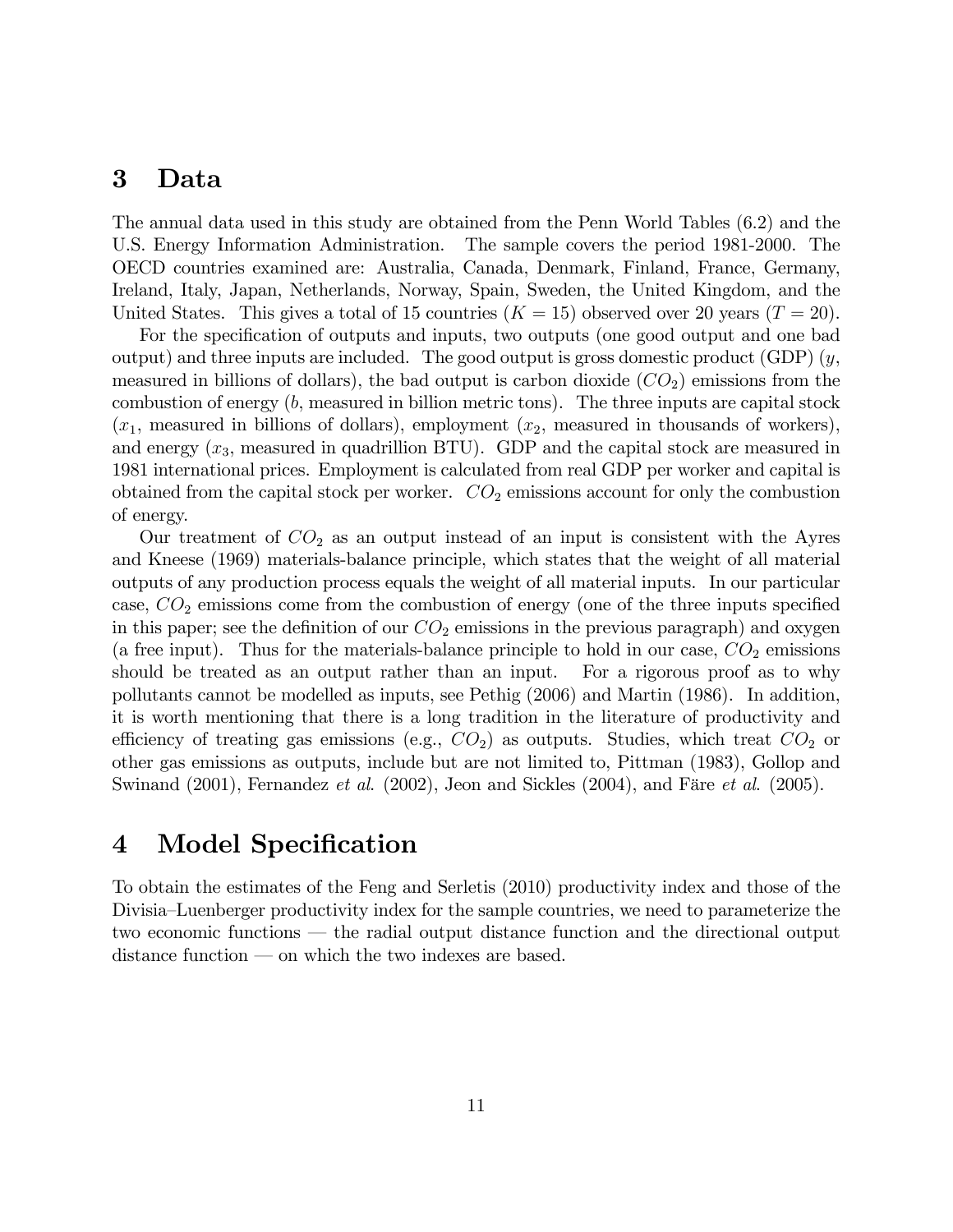#### 4.1 The Translog Radial Output Distance Function

We start with the radial output distance function, where the bad output cannot be explicitly accounted for and thus is ignored. We choose to parameterize it as a translog function, since the parameters of this functional form can be easily restricted to satisfy the linear homogeneity property. See, for example, O'Donnell and Coelli (2005) and Färe *et al.* (2008). The translog radial output distance function, defined over  $M = 1$  good outputs and  $N = 3$  inputs, can be written as

$$
\ln D_o(y, \mathbf{x}, t) = a_0 + a_1 \ln y + \frac{1}{2} a_{11} (\ln y)^2
$$
  
+ 
$$
\sum_{n=1}^3 b_n \ln x_n + \frac{1}{2} \sum_{n=1}^3 \sum_{j=1}^3 b_{nj} \ln x_n \ln x_j + \delta_\tau t + \frac{1}{2} \delta_{\tau \tau} t^2
$$
  
+ 
$$
\sum_{n=1}^3 g_{n1} \ln x_n \ln y + \delta_{\tau 1} t \ln y + \sum_{n=1}^3 \widetilde{\delta}_{\tau n} t \ln x_n
$$
(13)

where t denotes a time trend. Symmetry requires  $b_{nj} = b_{jn}$ . The restrictions required for homogeneity of degree one in outputs are

$$
a_1 = 1; a_{11} = 0; g_{n1} = 0; \delta_{\tau 1} = 0.
$$
\n
$$
(14)
$$

The translog radial output distance function in (13) cannot be directly estimated since  $D_{o}(y, x, t)$  is not observable. To deal with this problem we will exploit the linear homogeneity property of the radial output distance function and transform (13) into an estimable regression equation in the form of a standard stochastic frontier. See, for example, Lovell et al.  $(1994)$  and O'Donnell and Coelli  $(2005)$ . Specifically, normalizing  $(13)$  by the output gives

$$
\ln D_o\left(\frac{y}{y}, \boldsymbol{x}, t\right) = \ln\left[\frac{1}{y}D_o\left(y, \boldsymbol{x}, t\right)\right]
$$
  
=  $-\ln y + \ln\left[D_o\left(y, \boldsymbol{x}, t\right)\right]$   
=  $-\ln y - \epsilon,$  (15)

where the first equality is obtained by the linear homogeneity of  $D_{o}(y, x, t)$  in outputs and  $\epsilon \equiv -\ln D_o(y, x, t) \geq 0$ . It is worth noting that, by definition,  $\epsilon$  is a measure of technical inefficiency, which is unobservable and non-negative. Rearranging (15) yields

$$
\ln y = -\ln D_o(1, \boldsymbol{x}, t) - \epsilon. \tag{16}
$$

Assuming that  $\epsilon$  follows a non-negative distribution and adding an independently and identically normally distributed error term,  $\varepsilon$ , (16) can be further written as

$$
\ln y = -\ln D_o(1, \mathbf{x}, t) - \epsilon + \varepsilon. \tag{17}
$$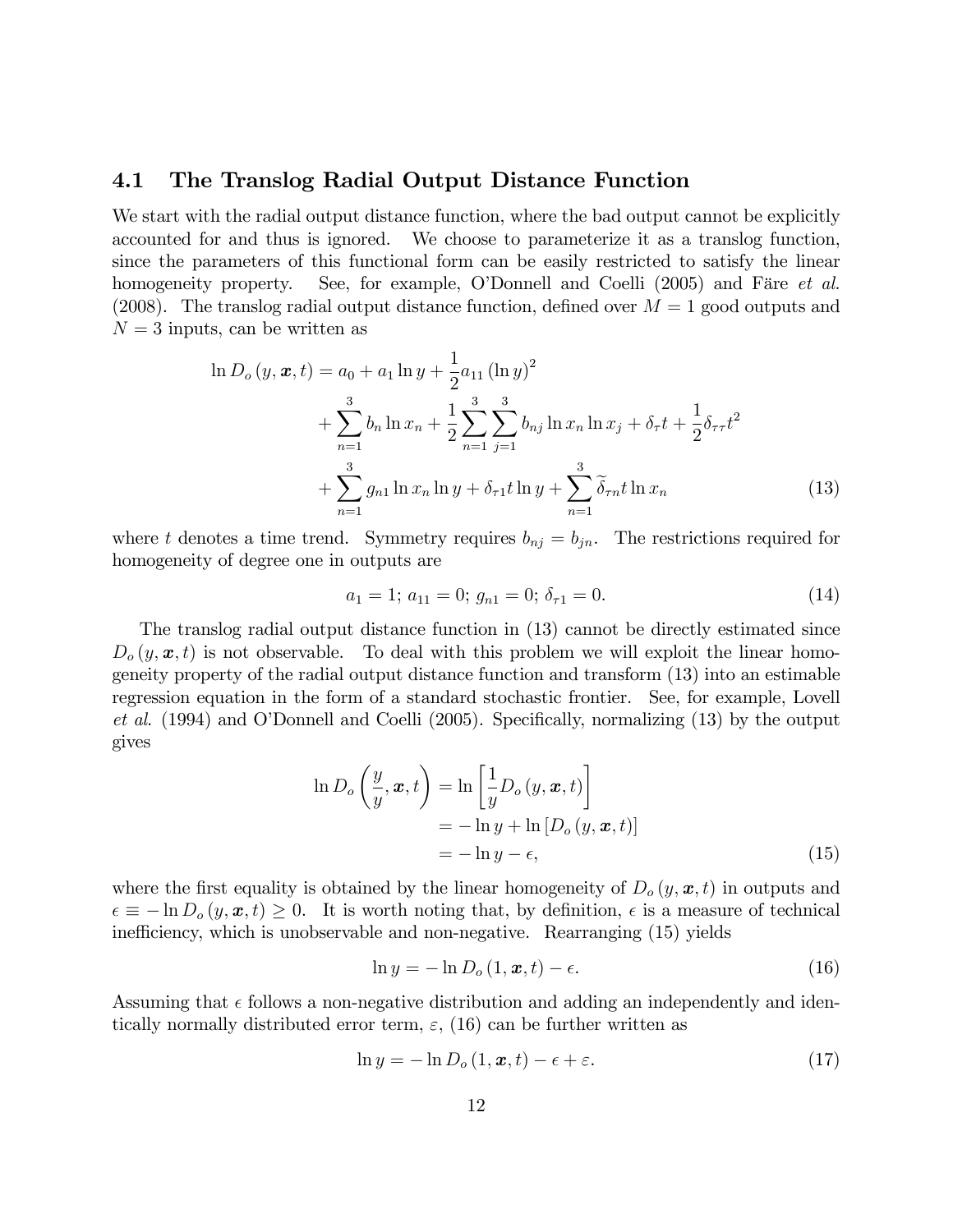The above procedure thus transforms (13) into (17), an estimable equation in the form of a standard stochastic frontier model with two error terms, with one (i.e.,  $\varepsilon$ ) capturing statistical noise and the other (i.e.,  $\epsilon$ ) representing inefficiency.

By expanding the first term on the right hand side of  $(17)$ , the stochastic radial output distance frontier model in (17) can be written more explicitly as

$$
\ln y = -a_0 - \sum_{n=1}^3 b_n \ln x_n - \frac{1}{2} \sum_{n=1}^3 \sum_{j=1}^3 b_{nj} \ln x_n \ln x_j - \delta_\tau t - \frac{1}{2} \delta_{\tau \tau} t^2 - \sum_{n=1}^3 \widetilde{\delta}_{\tau n} t \ln x_n - \epsilon + \epsilon. \tag{18}
$$

When estimating (18) below, monotonicity and curvature conditions of the radial output distance function will be imposed if they are not satisfied, so that the empirical results obtained are consistent with microeconomic theory. Specifically, monotonicity requires that  $D_{o}(\mathbf{y}, \mathbf{x}, t)$  be non-decreasing in good outputs and non-increasing in inputs. In our particular case where there is only one single output,  $\partial \ln D_o(y, x, t) / \partial \ln y = 1 > 0$  by construction (i.e. by the linear homogeneity property). Thus, monotonicity only requires that  $D_o(\mathbf{y}, \mathbf{x}, t)$ be non-increasing in inputs. Formally, for  $n = 1, 2, 3$ ,

$$
\partial \ln D_o(\mathbf{y}, \mathbf{x}, t) / \partial \ln x_n = b_n + \sum_{j=1}^N b_{nj} \ln x_j + g_{n1} \ln y + \widetilde{\delta}_{rn} t \le 0.
$$
 (19)

As for curvature, it requires that  $D_0(y, x, t)$  be quasi-convex in inputs and convex in outputs [see OíDonnell and Coelli (2005)]. In our particular case, the Hessian matrix of the radial output distance function with respect to output is equal to zero [i.e.,  $\bf{F}$  $= [\partial^2 D_o(\bm{y}, \bm{x}, t) / \partial^2 y] = [a_{11}] = [0]$  by (14), implying that convexity of  $D_o(\bm{y}, \bm{x}, t)$  in outputs is always satisfied. For  $D_o(y, x, t)$  to be quasi-convex in inputs it is sufficient that all the principal minors of the bordered Hessian matrix of the radial output distance function with respect to inputs are negative. For more details, see O'Donnell and Coelli (2005).

#### 4.2 The Quadratic Directional Output Distance Function

We now turn to the parameterization of the directional output distance function. This involves choosing a functional form for  $\vec{D}_{o}(\mathbf{z}(t), t; \mathbf{g})$  and specifying the directional vector, g. For the former, we choose a quadratic functional form since the parameters of this functional form can be easily restricted to satisfy the translation property in (1). See Chambers (2002) and Färe *et al.* (2005, 2008). For the latter, we follow Färe *et al.* (2005) and set  $g = (g_y, -g_b) = (1, -1)$  for the following two reasons. First, a negative value (i.e.  $-1$ ) for  $-g_b$  enables the Divisia–Luenberger productivity index to credit reductions in  $CO<sub>2</sub>$  emissions. Second, it will facilitate the imposition of the translation property on the quadratic function. The directional output distance function, defined over  $M = 1$  good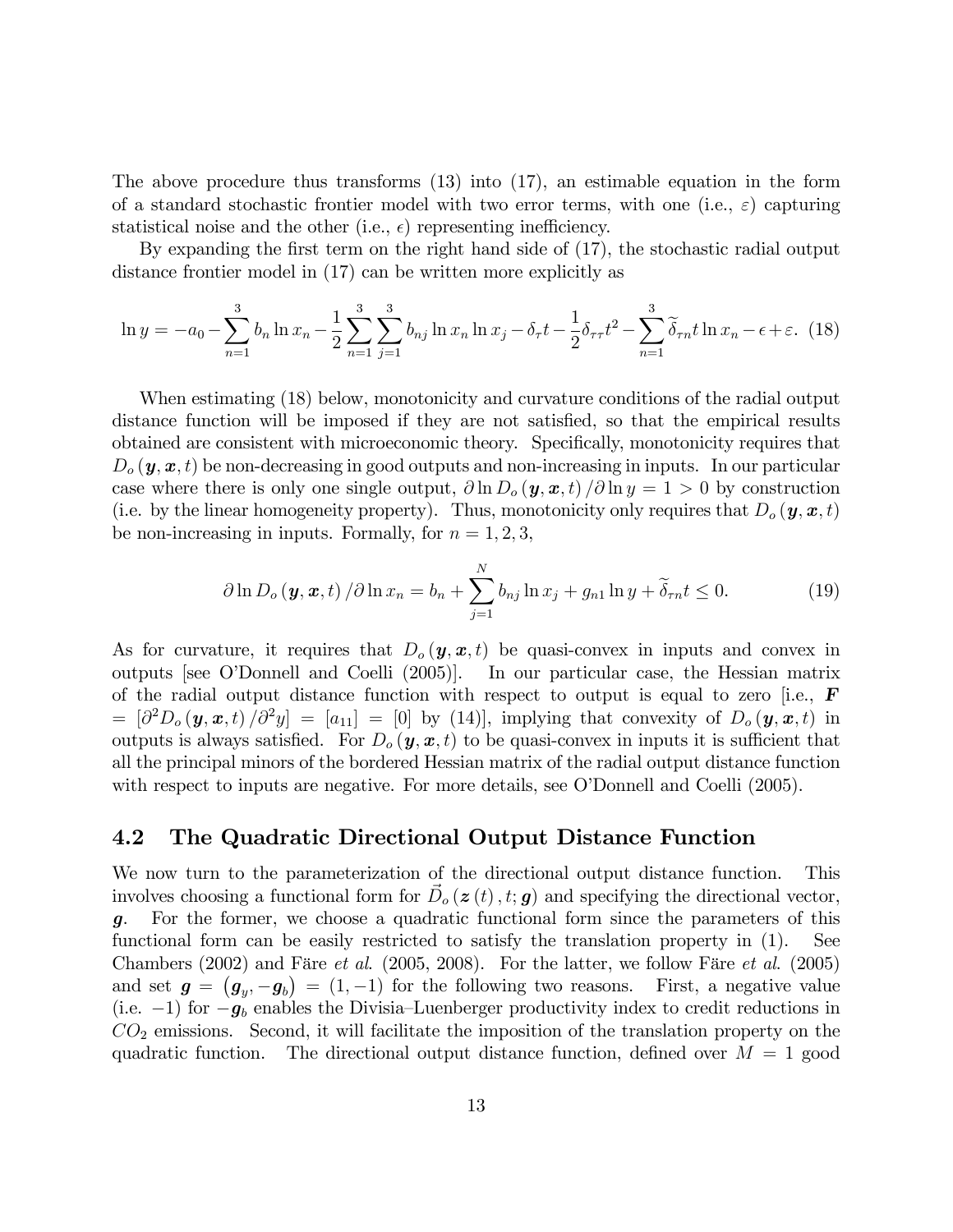outputs,  $P = 1$  bad output, and  $N = 3$  inputs, can thus be written as

$$
\vec{D}_{o}(z, t; 1, -1) = \vec{D}_{o}(y, b, x, t; 1, -1)
$$
\n
$$
= \beta_{0} + \alpha_{1}y + \beta_{1}b + \sum_{n=1}^{3} \gamma_{n}x_{n} + \beta_{\tau}t
$$
\n
$$
+ \frac{1}{2}\alpha_{11}y^{2} + \frac{1}{2}\beta_{11}b^{2} + \frac{1}{2}\sum_{n=1}^{3} \sum_{n'=1}^{3} \gamma_{nn'}x_{n}x_{n'} + \frac{1}{2}\beta_{\tau\tau}t^{2}
$$
\n
$$
+ \sum_{n=1}^{3} \delta_{n1}x_{n}y + \sum_{n=1}^{3} \varphi_{n1}x_{n}b + \varphi_{11}yb + \alpha_{\tau1}ty + \beta_{\tau1}tb + \sum_{n=1}^{3} \gamma_{\tau n}tx_{n}, \qquad (20)
$$

where symmetry is imposed by setting  $\gamma_{nn'} = \gamma_{n'n}$ . The translation property will be satisfied if

$$
\alpha_1 - \beta_1 = -1; \ \alpha_{11} = \beta_{11} = \phi_{11}; \ \delta_{n1} = \varphi_{n1} \ \ (n = 1, 2, 3); \text{ and } \alpha_{\tau 1} = \beta_{\tau 1}. \tag{21}
$$

Restrictions in (21) are obtained by substituting  $g = (g_y, -g_b) = (1, -1)$  into the translation property in  $(1)$  – see the Appendix for proof. Färe *et al.* (2005) use the same directional output distance function as the one in (20) except those terms containing the time trend. Correspondingly, they impose the same equality restrictions as those in (21) except  $\alpha_{\tau1} = \beta_{\tau1}$ .

Like the radial output distance function, the directional output distance function in (20) cannot be estimated directly since  $\vec{D}_{o}(\boldsymbol{z}(t), t; \boldsymbol{g})$  is not observable. In what follows we will exploit the translation property to transform  $(20)$  into an estimable regression equation in the form of a standard stochastic frontier. Specifically, in our particular case where  $g$  $=(g_y, -g_b) = (1, -1)$ , the translation property in (1) can be rewritten as follows

$$
\vec{D}_o(y+\kappa, b-\kappa, \mathbf{x}; 1, -1) = \vec{D}_o(y, b, \mathbf{x}; 1, -1) - \kappa.
$$
\n(22)

Since  $\kappa$  is arbitrary, for empirical implementation we choose to be observation specific and set  $\kappa$  equal to  $-y$ . Thus (22) can be written as

$$
\vec{D}_{o}(0, b+y, x; 1, -1) = \vec{D}_{o}(y, b, x; 1, -1) + y,
$$

which, after rearranging, becomes

$$
y = \vec{D}_o(0, b + y, \mathbf{x}; 1, -1) - \vec{D}_o(y, b, \mathbf{x}; 1, -1)
$$
  
=  $\vec{D}_o(0, b + y, \mathbf{x}; 1, -1) - \zeta,$  (23)

where  $\zeta \equiv \vec{D}_o(y, b, \mathbf{x}; 1, -1) \geq 0$ , representing environmental and technical inefficiency. When an *iid* normal error term,  $\xi$ , is added, (23) can be further written as

$$
y = \vec{D}_o(0, b + y, \mathbf{x}; 1, -1) - \zeta + \xi.
$$
 (24)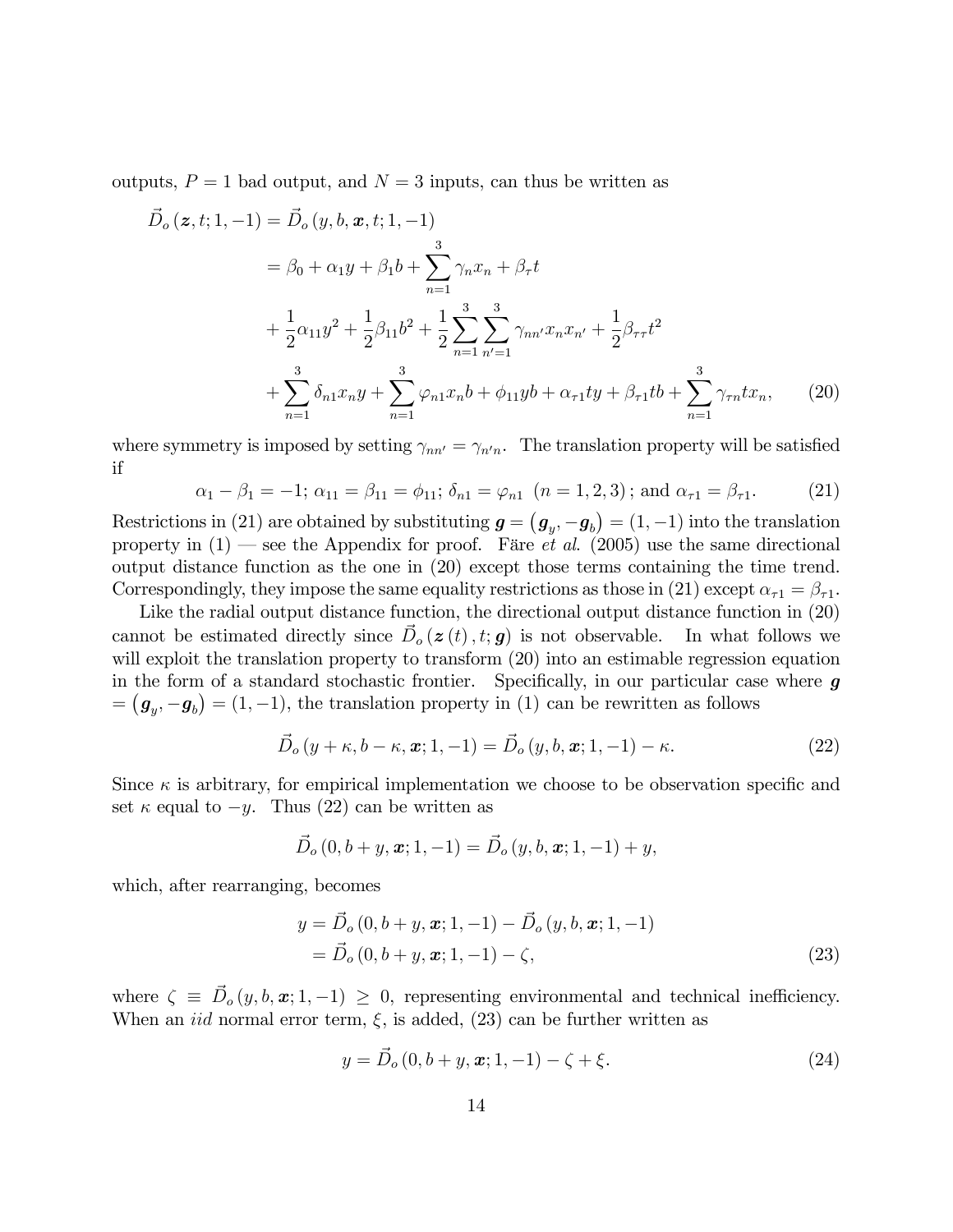Thus, by employing the translation property the above procedure transforms (20) into (24), an estimable equation in the form of a standard stochastic frontier model with two error terms, with one (i.e.,  $\xi$ ) capturing statistical noise and the other (i.e.,  $\zeta$ ) representing inefficiency. The logic here is similar to that used in transforming the inestimable radial output distance function into an estimable stochastic frontier model. The difference is that in the previous case the linear homogeneity property of the output distance function is exploited, whereas in this case the translation property of the directional output distance function is employed.

Since  $\vec{D}_o$   $(0, b + y, \mathbf{x}; 1, -1)$  takes a quadratic functional form, (24) can be explicitly written as

$$
y = \beta_0 + \beta_1 \tilde{b} + \sum_{n=1}^3 \gamma_n x_n + \beta_\tau t + \frac{1}{2} \beta_{11} \tilde{b}^2 + \frac{1}{2} \sum_{n=1}^3 \sum_{n'=1}^3 \gamma_{nn'} x_n x_{n'}
$$

$$
+ \frac{1}{2} \beta_{\tau \tau} t^2 + \sum_{n=1}^3 \varphi_{n1} x_n \tilde{b} + \beta_{\tau 1} t \tilde{b} + \sum_{n=1}^3 \gamma_{\tau n} t x_n - \zeta + \xi,
$$
(25)

where  $\tilde{b} = b + y$ .

When estimating (25) below, monotonicity and curvature conditions of the directional output distance function will be imposed if they are not satisfied. Monotonicity in this case requires that  $\vec{D}_o(z(t), t; g)$  be non-increasing in good outputs and non-decreasing in inputs and bad outputs. Formally, it requires

$$
\partial \vec{D}_o(\mathbf{z}(t), t; \mathbf{g}) / \partial y = \alpha_1 + \alpha_{11} y + \sum_{n=1}^3 \delta_{n1} x_n + \phi_{11} b + \alpha_{r1} t \le 0
$$
  

$$
\partial \vec{D}_o(\mathbf{z}(t), t; \mathbf{g}) / \partial b = \beta_1 + \beta_{11} b + \sum_{n=1}^3 \varphi_{n1} x_n + \phi_{11} y + \beta_{r1} t \ge 0
$$
  

$$
\partial \vec{D}_o(\mathbf{z}(t), t; \mathbf{g}) / \partial x_n = \gamma_n + \sum_{n'=1}^3 \gamma_{nn'} x_{n'} + \delta_{n1} y + \varphi_{n1} b + \gamma_{rn} t \ge 0.
$$

Curvature requires  $\vec{D}_o(z(t), t; g)$  be jointly concave in desirable and undesirable outputs ← see Chambers (2002, p. 753) and Färe *et al.* (2005, p. 475). Formally, let w  $=[y, b]$  denote the output vector and **H** denote the Hessian matrix of the directional output distance function with respect to outputs, i.e.,  $\mathbf{H} = [h_{11}, h_{12}; h_{21}, h_{22}]$  where  $h_{ij} =$  $\partial^2 \vec{D}_o(\boldsymbol{z}(t), t; \boldsymbol{g}) / \partial w_i \partial w_j$   $(i, j = 1, 2)$ . Concavity in good and bad outputs will then be ensured if and only if all the principal minors of  $H$  that are of odd-numbered order are nonpositive and all the principal minors that are of even-numbered order are nonnegative see Morey (1986).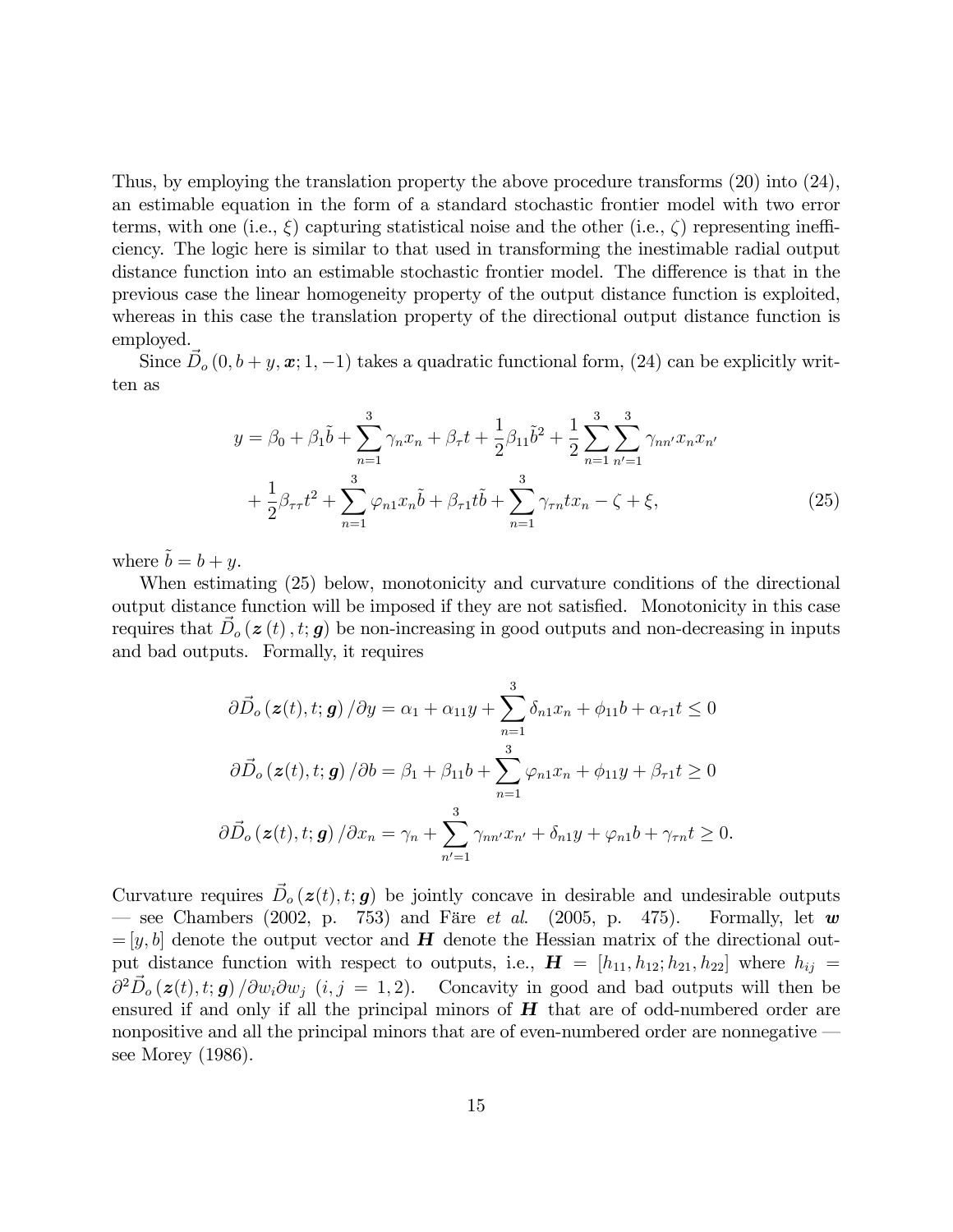#### 5 Bayesian Estimation

Each of the two stochastic frontier models, (18) and (25), can be rewritten more compactly, in a panel data framework, as follows

$$
q_{it} = \mathbf{s}'_{it} \boldsymbol{\theta} - u_{it} + v_{it} \tag{26}
$$

where  $i = 1, \dots, K$  indicates countries and  $t = 1, \dots, T$  indicates time. For the case of (18),  $q_{it} = \ln y_{it}$ ;  $s_{it}$  is a vector of all the relevant variables on the right hand side of (18);  $\theta$ is the corresponding vector of coefficients (including the intercept);  $u_{it} = \epsilon_{it}$ ; and  $v_{it} = \epsilon_{it}$ . For the case of (25),  $q_{it} = y_{it}$ ;  $s_{it}$  is a vector of all the relevant variables on the right hand side of (25);  $\theta$  is the corresponding vector of coefficients (including the intercept);  $u_{it} = \zeta_{it}$ ; and  $v_{it} = \xi_{it}$ . Thus in both cases,  $u_{it}$  represents inefficiency and  $v_{it}$  represents statistical noise, formally,  $v_{it} \sim \text{iidN}(0, \sigma^2)$ . Further, following the common practice in the Bayesian stochastic frontier literature, we assume that the two error terms in (26) are independent of each other and also of s. For notational simplicity, in what follows we let  $q, u$ , and v denote the matrix forms of  $q_{it}$ ,  $u_{it}$ , and  $v_{it}$ , respectively. Formally,  $\boldsymbol{q} = (q_{11}, ..., q_{1T}, ..., q_{K1}, ..., q_{KT})'$ ,  $\mathbf{u} = (u_{11},...,u_{1T},...,u_{K1},...,u_{KT})'$ , and  $\mathbf{v} = (v_{11},...,v_{1T},...,v_{K1},...,v_{KT})'$ .

The formulation of our empirical model as a random effects model is convenient for Bayesian analysis. Although equation (26) can also be formulated as a fixed effects model, we prefer a random effects model. With a fixed effects model, technical efficiency is calculated relative to the country with the smallest intercept, which may not be the most efficient one in the case of the quadratic directional output distance function. This is because this function has an additive structure and thus the magnitude of the intercept is more likely to be an indicator of economy size than an indicator of efficiency level (in percentage form). For the case of the translog radial output distance function framework, the country with the smallest intercept is the most efficient one. This is because the translog output distance function has a multiplicative structure and efficiency levels obtained within this framework are in percentage form.

We first specify priors for the parameters in  $(26)$ . Following Koop and Steel  $(2001)$  and O'Donnell and Coelli (2005), we adopt the following prior for  $\theta$ 

$$
p(\boldsymbol{\theta}) \propto I(\boldsymbol{\theta} \in R_j)
$$
 (27)

where  $I(\cdot)$  is an indicator function which takes the value 1 if the argument is true and 0 otherwise, and  $R_j$  is the set of permissible parameter values when no monotonicity and curvature constraints  $(j = 0)$  and when both monotonicity and curvature constraints  $(j = 1)$ must be satisfied.

We also follow O'Donnell and Coelli (2005) and use the following prior for  $h$ 

$$
p(h) \propto \frac{1}{h}, \quad \text{where } h = \frac{1}{\sigma^2} > 0 \tag{28}
$$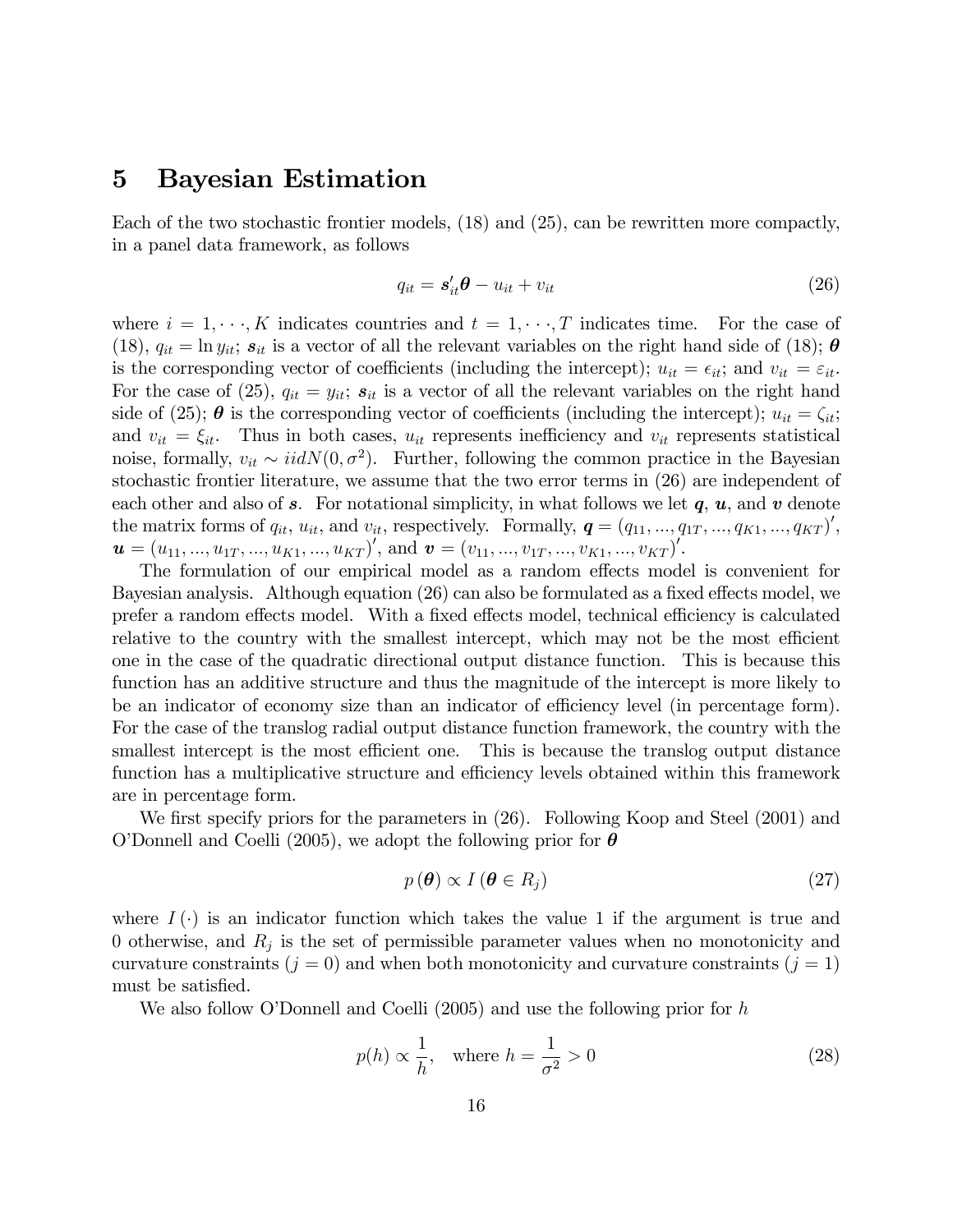implying that h is fully determined by the likelihood function  $\sim$  see the conditional posterior density for  $h$  in equation  $(34)$ .

For the prior of  $u_{it}$ , we choose an exponential distribution. This is mainly because van den Broeck *et al.* (1994) find that models based on this distribution are reasonably robust to changes in priors. Since the exponential distribution is a special case of the gamma distribution, the prior of  $u_{it}$  can be written as

$$
p\left(u_{it}\middle|\lambda^{-1}\right) = f_{\text{Gamma}}\left(u_{it}\middle|1,\lambda^{-1}\right). \tag{29}
$$

According to Fernandez et al. (1997), in order to obtain a proper posterior we need a proper prior for the parameter,  $\lambda$ . Accordingly, we use the prior

$$
p(\lambda^{-1}) = f_{\text{Gamma}}(\lambda^{-1} | 1, \rho^*). \tag{30}
$$

For the case of the radial output distance function,  $\rho^* = -\ln \tau^*$ , where  $\tau^*$  is the prior mean of the technical efficiency distribution  $\sim$  see, for example, O'Donnell and Coelli (2005). Our best knowledge of the efficiency of OECD countries is the mean efficiency value of 83% reported by Iyer *et al.* (2008) that examines the technical efficiency for OECD countries for the period 1982-2000. To investigate the sensitivity of our results to extreme changes to  $\tau^*$ , we experiment with various values of  $\tau^*$  ranging from 1% to 99%. The results are always the same up to the number of digits presented in Section 6, implying that our results obtained from (18) are very robust to large changes in  $\tau^*$ . For the case of the directional output distance function,  $\rho^* = \omega^*$ , where  $\omega^*$  is the prior mean of the environmental and technical efficiency distribution. To the best of our knowledge there is no study that has reported the environmental and technical efficiency for the OECD countries over a similar period. But from (25), we see that  $\omega^*$  must fall within the range of  $(0\% \times \overline{y}, 100\% \times \overline{y})$ , where  $\overline{y}$  is the mean of y. We thus set  $\omega^*$  equal to  $50\% \times \overline{y}$ . We also investigate the sensitivity of our results to extreme changes to  $\omega^*$  by experimenting with various values of  $\omega^*$  within its possible range. We Önd that the results are always the same as those presented in Section 6, suggesting that our results obtained from (25) are very robust to large changes in  $\omega^*$ .

The likelihood function of **q**, given  $\theta$ ,  $h_v$ , **u**, and  $\lambda^{-1}$ , is

$$
L\left(\boldsymbol{q}|\boldsymbol{\theta}, h_{v}, \boldsymbol{u}, \lambda^{-1}\right) = \prod_{i=1}^{K} \prod_{t=1}^{T} \left\{ \sqrt{\frac{h}{2\pi}} \exp\left[-\frac{h}{2} \left(q_{it} - \boldsymbol{s}_{it}'\boldsymbol{\theta} + u_{it}\right)^{2}\right] \right\}
$$

$$
\propto h^{KT/2} \exp\left[-\frac{h}{2} \boldsymbol{v}'\boldsymbol{v}\right],
$$
(31)

where  $\mathbf{v} = (\mathbf{q} - \mathbf{s}'\boldsymbol{\theta} + \mathbf{u}).$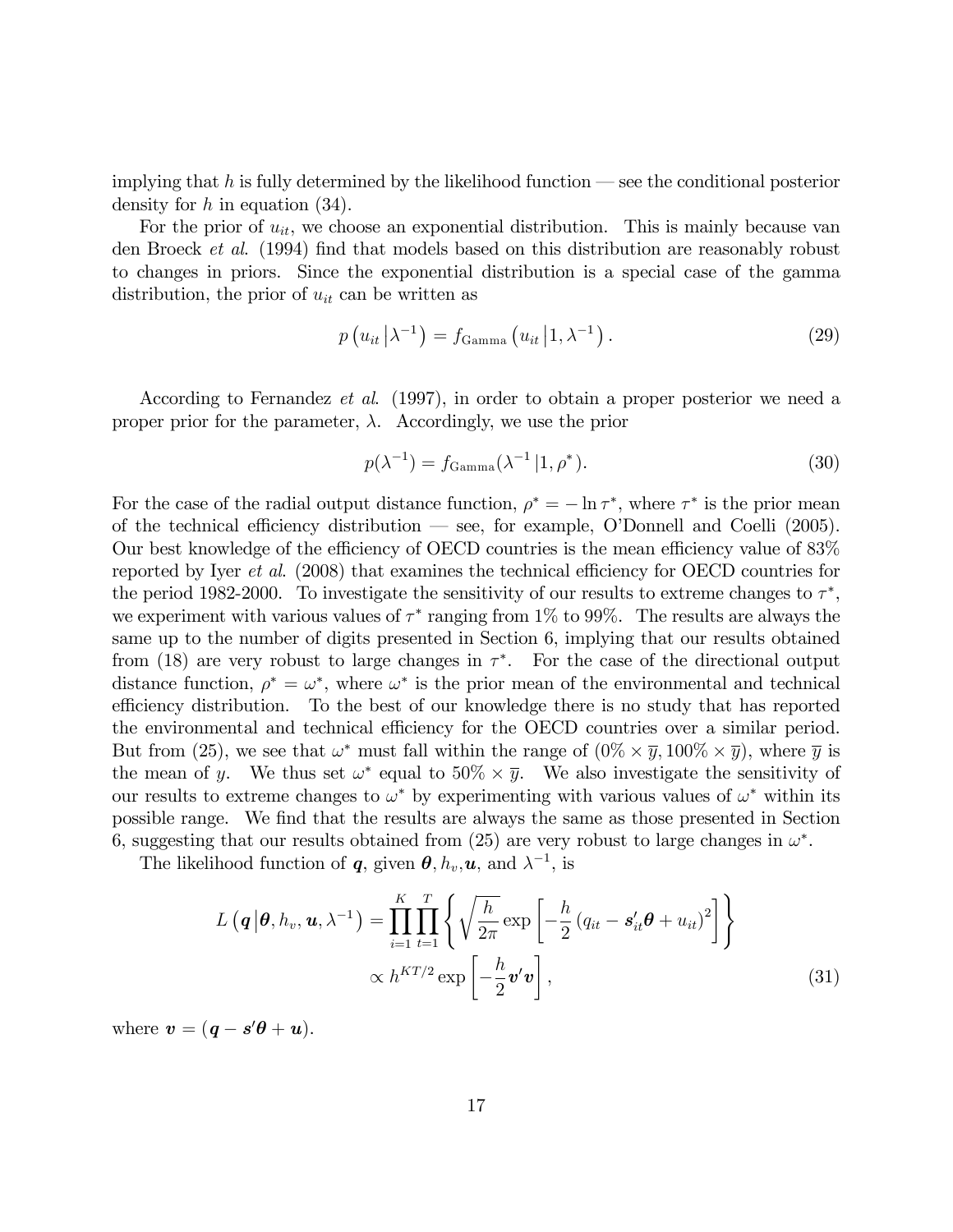Combining the likelihood function in (31) and the priors in (27)-(30), we obtain the joint posterior density

$$
f\left(\boldsymbol{\theta}, h, \boldsymbol{u}, \lambda^{-1} | \boldsymbol{q}\right) \propto h^{KT/2-1} \exp\left[-\frac{h}{2} \boldsymbol{v}' \boldsymbol{v}\right] I\left(\boldsymbol{\theta} \in R_{j}\right)
$$

$$
\times \prod_{i=1}^{K} \prod_{t=1}^{T} \left[\lambda^{-1} \exp\left(-\lambda^{-1} u_{it}\right)\right] \exp\left(-\rho^{*} \lambda^{-1}\right). \tag{32}
$$

As noted above, all the productivity, technical change, and efficiency measures are functions of  $\theta$ , h, u, and  $\lambda^{-1}$ . Let  $g(\theta,h,\mathbf{u},\lambda^{-1})$  represent one such function. In theory, we could obtain the moments of  $g(\theta, h, \mathbf{u}, \lambda^{-1})$  from the posterior density through integration. Unfortunately, these integrals cannot be computed analytically. Therefore, we use the Gibbs sampling algorithm which draws from the joint posterior density by sampling from a series of conditional posteriors. Once draws from the joint posterior density have been obtained, any posterior measure of interest can be calculated.

The full conditional posteriors of  $\theta$ , h, u, and  $\lambda^{-1}$  are respectively

$$
p\left(\boldsymbol{\theta}\,|\,\boldsymbol{q},\boldsymbol{h},\boldsymbol{u},\lambda^{-1}\right) \propto f_{\text{Normal}}\left(\boldsymbol{\theta}\,|\,\boldsymbol{b},\boldsymbol{h}^{-1}\left(\boldsymbol{s}\,\boldsymbol{s}'\right)^{-1}\right) I\left(\boldsymbol{\theta}\in R_{j}\right) \tag{33}
$$

$$
p\left(h\left|\boldsymbol{q},\boldsymbol{\theta},\boldsymbol{u},\lambda^{-1}\right.\right)\propto f_{\text{Gamma}}\left(h\left|\frac{KT}{2},\frac{1}{2}\boldsymbol{v}'\boldsymbol{v}\right.\right) \tag{34}
$$

$$
p\left(\mathbf{u} \,|\,\mathbf{q},\mathbf{\theta},h,\lambda^{-1}\right) \propto f_{\text{Normal}}\left(\mathbf{u} \,|\,\mathbf{s}'\mathbf{\theta} - \mathbf{q} - (h\lambda)^{-1}\mathbf{t}_{KT},h^{-1}\mathbf{I}_{KT}\right) \times \prod_{i=1}^{K} \prod_{t=1}^{T} I\left(\mathbf{u}_{it} \geq 0\right) \tag{35}
$$

$$
p\left(\lambda^{-1}|\mathbf{q},\boldsymbol{\theta},h,\mathbf{u}\right) \propto f_{\text{Gamma}}\left(\lambda^{-1}|KT+1,\mathbf{u}'\mathbf{v}_{KT}+\rho^*\right)
$$
\n(36)

where  $\mathbf{b} = (\mathbf{s}\mathbf{s}')^{-1}\mathbf{s}[\mathbf{q}+\mathbf{u}]$ ,  $\mathbf{I}_{KT}$  is a  $KT \times KT$  identity matrix, and  $\mathbf{L}_{KT}$  is a  $KT \times 1$  vector of ones.

### 6 Empirical Results

We estimate the radial output distance function (18) and the directional output distance function (25) separately using the Bayesian procedure outlined in Section 5. As discussed in Section 4, we pay particular attention to the monotonicity and curvature conditions of the radial output distance function and those of the directional output distance function, so that the empirical results obtained are consistent with microeconomic theory. We first estimate each of these two models without imposing monotonicity and curvature conditions. However, these conditions are violated for both models, whether they are evaluated at posterior means or using 95% credible intervals. Since regularity is not attained for the unconstrained models, we reestimate (18) and (25) separately with monotonicity and curvature conditions imposed.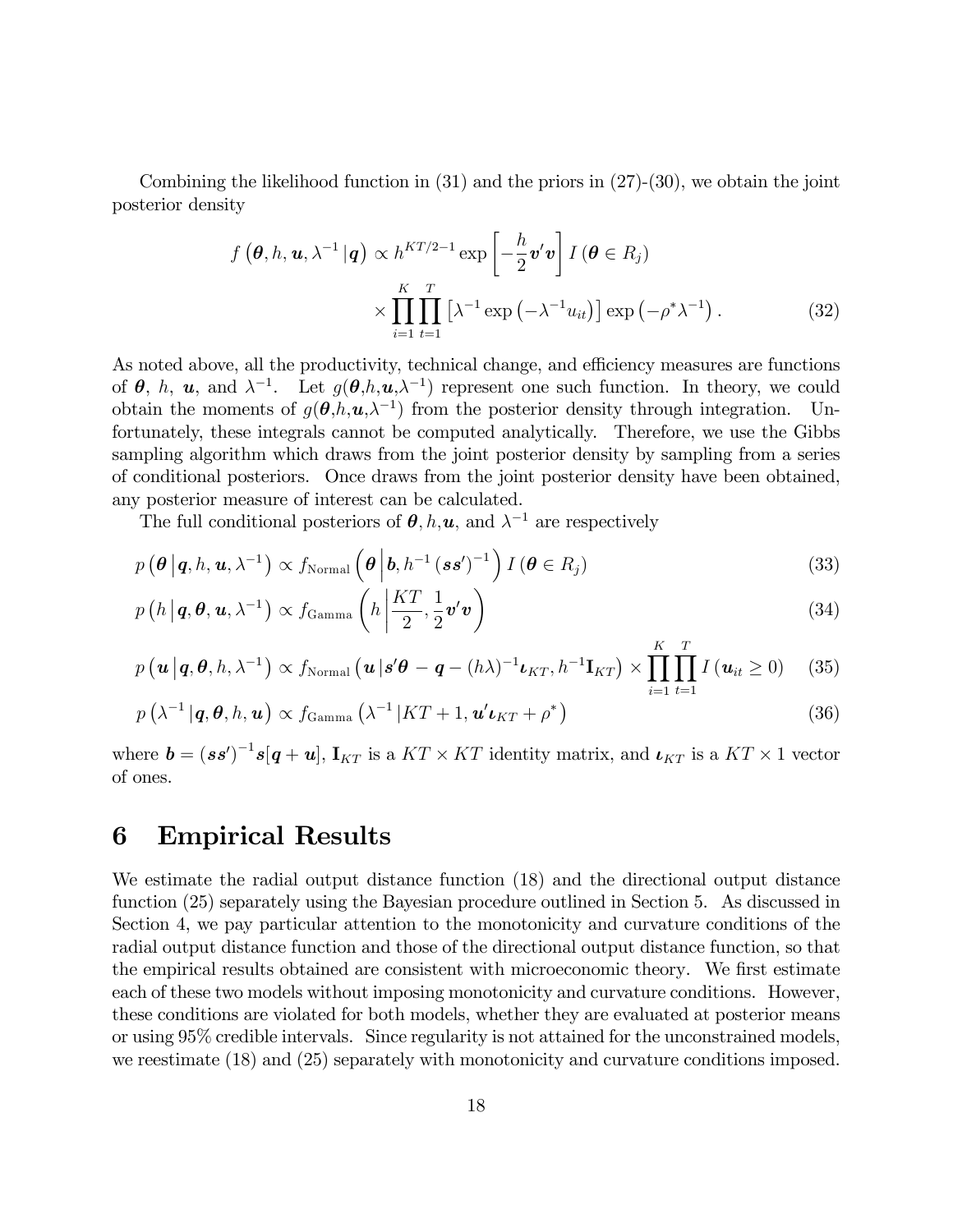The estimated parameters, standard deviations, and 95% credible intervals (defined by 2.5 and 97.5 percentiles) from the two regularity-constrained models are reported in Tables 1.1 and 1.2 respectively. For the radial output distance function model, there is a simple way to check whether monotonicity conditions are satisfied, by looking at the signs of the estimates of  $b_1$ ,  $b_2$ , and  $b_3$ . Specifically, following O'Donnell and Coelli (2005), the sample data is deflated prior to the estimation of  $(18)$  so that all output and input variables have a sample mean of one and the time trend has a sample mean of zero. When evaluated at these variable means,  $\partial \ln D_o(\mathbf{y}, \mathbf{x}, t) / \partial \ln x_n$  collapses to  $b_n$  and the monotonicity conditions can therefore be expressed as  $b_n \leq 0$  [see (19)]. As can be seen from Table 1.1, the estimates of  $b_1$ ,  $b_2$ , and  $b_3$  all have the right signs (i.e.,  $b_n \leq 0$ ,  $i = 1, 2, 3$ ), implying the theoretical monotonicity constraints are satisfied.

We also calculate simulation inefficiency factor (SIF) values for all the parameters of the two regularity-constrained models. As can be seen from the last column of Table 1.1 and that of Table 1.2, all the SIF values are less than 20 and most of them are lower than 15, a quite strong indication of the convergence of the two samplers. Thus, in what follows we focus on empirical results from the two regularity-constrained models.

#### 6.1 Productivity Growth

With the estimated parameters from the regularity-constrained translog radial output distance function, we compute average annual productivity growth over the sample period for each country, using the conventional Feng and Serletis (2010) productivity index,  $PG^S$ . The results are shown in Panel A of Table 2. As can be seen, this measure ranges from 0:0260 to 0:0525 with Ireland, Denmark, and Finland being the three top performers and Japan, the United State, and Canada being the three bottom performers. This finding is generally consistent with those found in previous studies that also employ conventional-type productivity indexes. For example, OECD (2001) applies the Jorgenson and Griliches (1967) Divisia productivity index to a group of OECD countries over the period 1980-1999 and Önds that average annual productivity growth ranges from 0:0100 to 0:0400 with Ireland, Finland, and Norway being the three top performers and the U.S. and Canada being the two bottom performers.

With the estimated parameters from the regularity-constrained quadratic directional output distance function, we also compute average annual productivity growth over the sample period for each country, using the Divisia–Luenberger productivity index,  $PG<sup>L</sup>$ . The results are shown in Panel B of Table 2. In this case, annual productivity growth ranges from 0:0223 to 0:0413, with Japan and Ireland being the two top performers and the United States and Australia being the two bottom performers.

An important question we need to address here is whether the conventional Feng and Serletis (2010) productivity index, by failing to take into account the bad output,  $CO<sub>2</sub>$ , leads to misleading results regarding productivity growth. It is tempting to answer this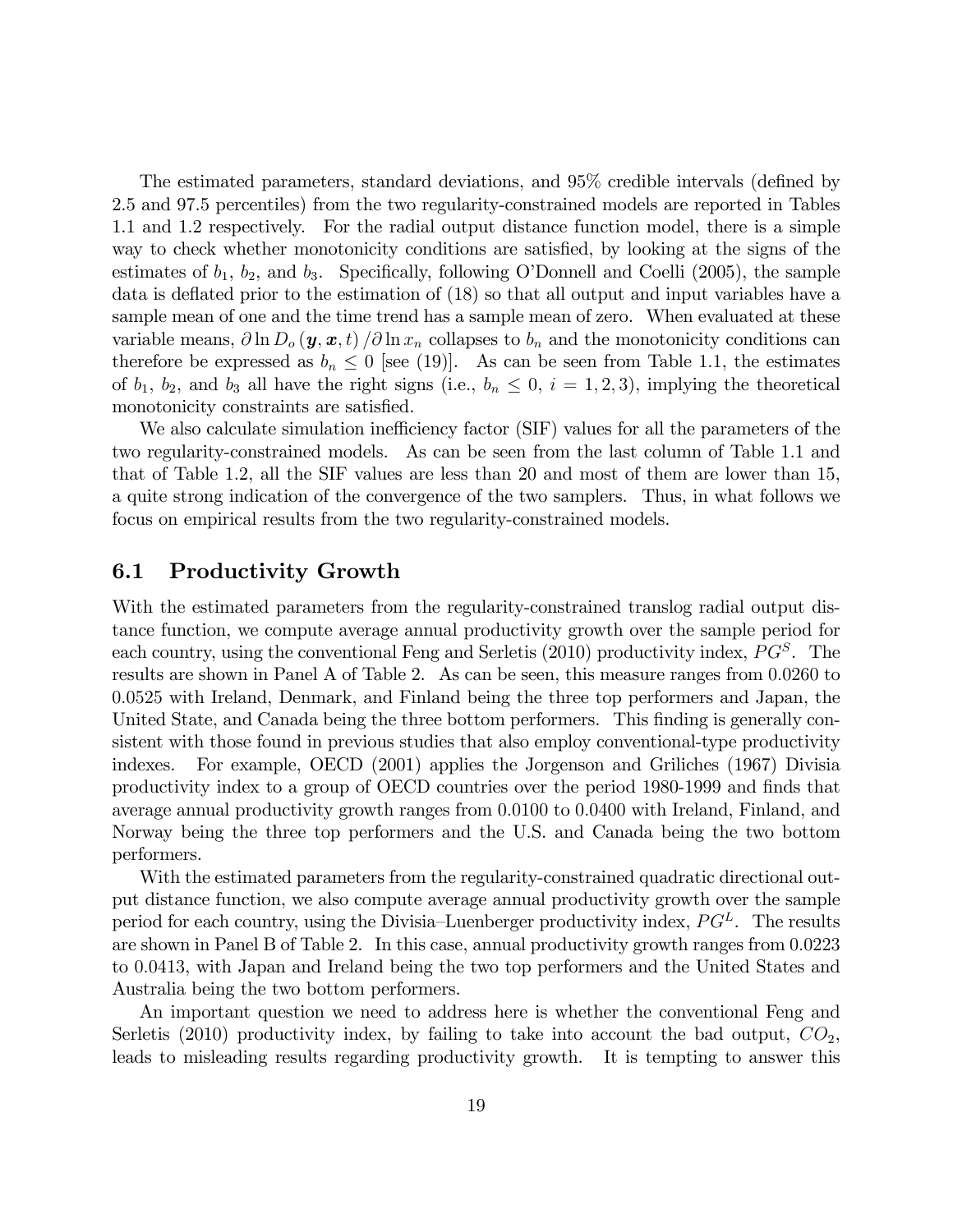question by directly comparing the magnitudes of the estimates of the conventional Feng and Serletis (2010) productivity index with those of the Divisia–Luenberger productivity index. However, this practice is inappropriate because productivity growth is measured along different directions in these two indexes. Specifically, in the case of the Divisia-Luenberger productivity index, productivity growth is measured along the direction  $g =$  $(1, -1)$ , whereas in the case of the conventional Feng and Serletis (2010) productivity index it is measured along the direction  $g(t) = (y(t), x(t))$ . The use of different directions means that the magnitudes of the estimates of the two indexes cannot be compared directly.

To answer the above question, we instead compare the productivity ranking of individual countries based on the Divisia–Luenberger productivity index with that based on the conventional Feng and Serletis (2010) productivity index. Our logic here is that if the conventional Feng and Serletis (2010) productivity index is valid for situations where bad outputs are present, then these two indexes should yield (roughly) consistent rankings of individual countries; for example, a country that is highly (poorly) ranked according to the Divisia–Luenberger productivity index should also be highly (poorly) ranked according to the conventional Feng and Serletis (2010) productivity index. A comparison of the productivity growth estimates in Panel A of Table 2 with their corresponding estimates in Panel B of Table 2 reveals that this is not the case. For example, Japan, which ranks at the bottom according to the conventional primal Divisia productivity index, outperforms all the other countries according to the Divisia–Luenberger productivity index. France, which ranks 12th according to the conventional Feng and Serletis (2010) productivity index, ranks 5th according to the Divisia–Luenberger productivity index.

To formally examine whether the conventional Feng and Serletis (2010) productivity index yields a ranking that is roughly consistent with that yielded by the Divisia–Luenberger productivity index, we formally calculate the Spearman rank correlation coefficient between the two indexes for each of the sample years. Specifically, we first use the following posterior probability to rank individual countries

$$
Prob(Rank (PGj) = ith), i, j = 1, \dots, K,
$$

where K is the number of countries, i represents a particular rank,  $PG_j$  is the productivity growth of country j, and Rank( $PG<sub>j</sub>$ ) is the rank of country j in terms of productivity growth. As noted by Atkinson and Dorfman (2005), Griffiths and O'Donnell (2005), and Ntzoufras (2009), when productivity growth (or other ranking criteria) is estimated within a Bayesian framework, it is more appropriate to use posterior probabilities to rank individual countries (or firms) than to use posterior means. This is because the former approach takes into account the simulating variation of productivity growth. Since  $PG<sub>j</sub>$  can be computed by using either the conventional Feng and Serletis  $(2010)$  productivity index or the Divisia-Luenberger productivity index, we end up with two ranking results (ranking lists):  $Rank_{i1}$ , the rank of country j based on the conventional Feng and Serletis  $(2010)$  productivity index, and  $\text{Rank}_{j2}$ , the rank of the same country based on the Divisia–Luenberger productivity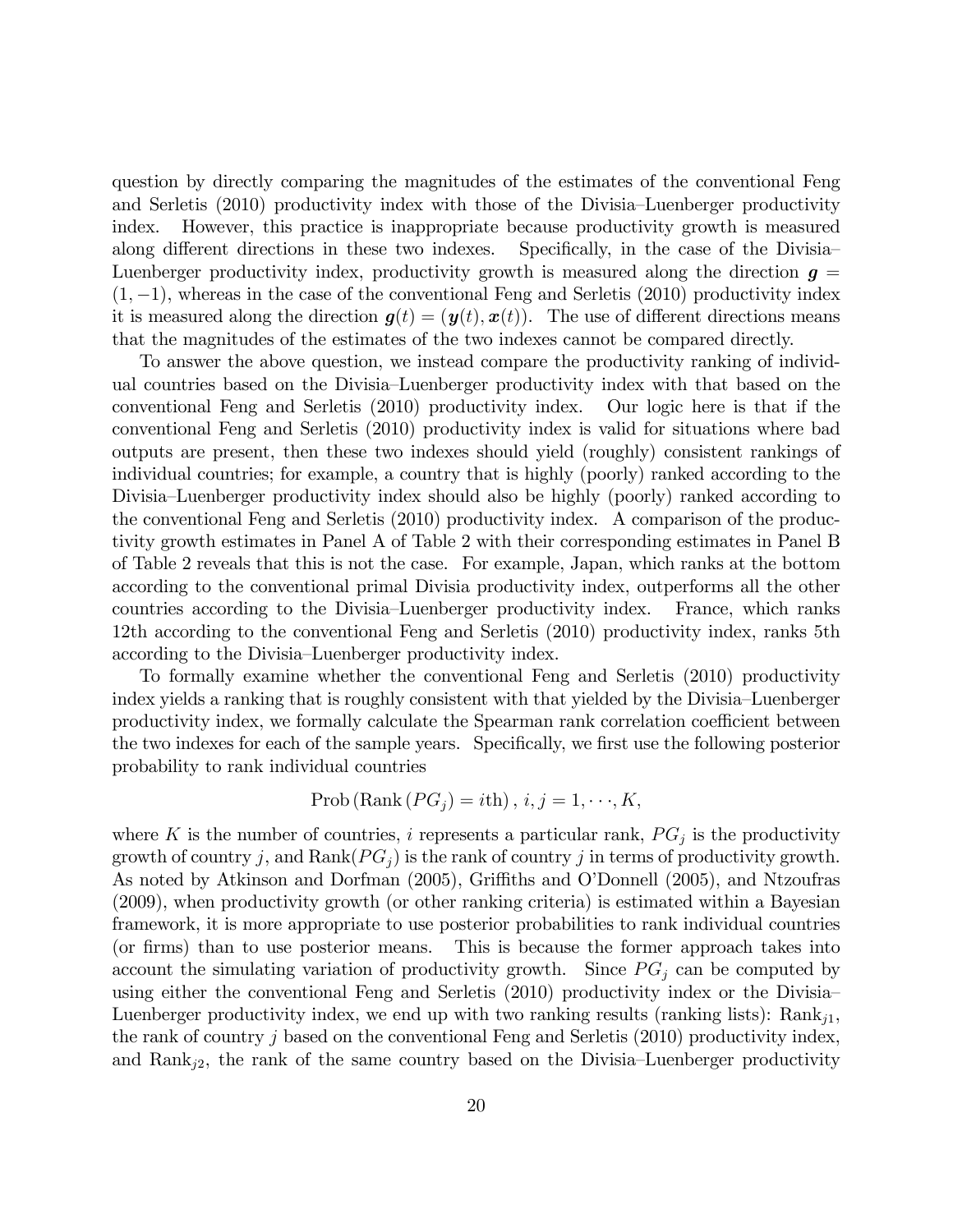index. We then calculate the Spearman rank correlation coefficient between  $Rank_{i1}$  and Rank<sub>j2</sub> for each year, as follows

$$
\rho = 1 - \frac{6 \sum_{j=1}^{K} (\text{Rank}_{j1} - \text{Rank}_{j2})^2}{K(K^2 - 1)}.
$$

If  $\rho = -1$ , there is perfect negative correlation; if  $\rho = 1$ , there is perfect positive correlation; and if  $\rho = 0$ , there is no correlation. We also calculate confidence intervals for the Spearman rank correlation coefficients. Since  $Rank_{j1}$  and  $Rank_{j2}$  are computed from two MCMC chains using different datasets, these confidence intervals cannot be obtained within a Bayesian framework. In this paper, we instead bootstrap each of the Spearman rank correlation coefficient 10,000 times.

The Spearman rank correlation coefficients and  $95\%$  bootstrap confidence intervals are presented in Table 3. As can be seen in this table, all of the Spearman rank correlation coefficients are smaller than one (ranging from  $0.0750$  to  $0.8929$ ) and none of the bootstrap confidence intervals contain one. Particularly, in 1983 and 1984 the Spearman rank correlation coefficient is as low as  $0.0750$  and  $0.2214$  respectively, suggesting that there is little correlation between the two rankings in these years. These results show that failure to allow for bad outputs can greatly change the ranking of individual countries and thus the conventional Feng and Serletis (2010) productivity index is not suitable for situations where undesirable outputs are present.

#### 6.2 Technological Change and Efficiency Change

We now turn to the technological change and efficiency change components of the two indexes. The two components of the conventional Feng and Serletis (2010) productivity index, obtained by using (12), are presented in Panel A of Table 4. A comparison of these two components reveals that technological change  $(T C^S)$  is much larger than efficiency change  $(EC^{S})$  for all the sample countries. Taking the United State for example, it has an average annual technological change of 0.0280, compared with an average annual efficiency change of only 0:0017. The dominance of technological change suggests that when the good output (i.e., GDP) alone is taken into account, innovation plays a much more important role in driving the productivity growth than improvements in efficiency. This finding is consistent with those from previous studies, including the classic work by Färe *et al.* (1994).

The two components of the Divisia–Luenberger productivity index, obtained by using (3), are shown in Panel B of Table 4. As with the case of the conventional Feng and Serletis (2010) productivity index, technological change  $(T C^L)$  is still the dominant force behind productivity growth. Taking the United State for example, its average annual technological change is 0.0226, whereas its efficiency change  $(EC^{L})$  is only  $-0.0002$ . This suggests that even when the bad output is taken into account, innovation still plays a much more important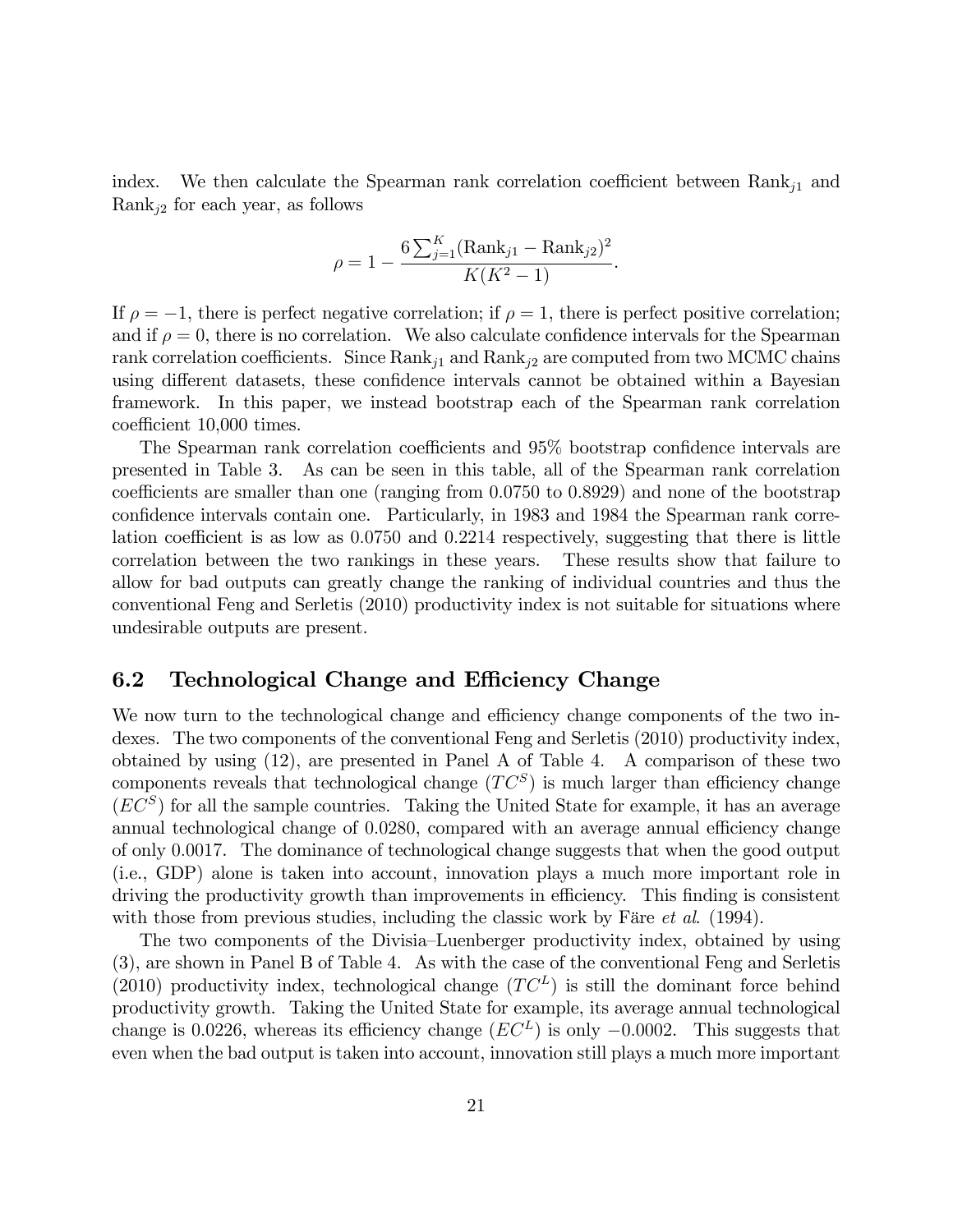role in driving productivity growth in the sample countries. This finding is consistent with that of Mahlberg and Sahoo (2011), who investigate the productivity growth in 22 OCED countries by estimating the directional input distance function using the data envelopment analysis (DEA) approach.

For the same reason as discussed above in the context of productivity growth, we do not directly compare the magnitudes of the  $TC^S$  and  $TC^L$ . Instead we compute the Spearman rank correlation coefficient between the ranking of individual countries based on  $TC^S$  and that based on  $TC^L$ . As can be seen from Table 5, all of the Spearman rank correlation coefficients are smaller than one and none of the bootstrap confidence intervals contain one. Particularly, the point estimates of the Spearman rank correlation coefficients from 1982 to 1988 are all negative (ranging from  $-0.4714$  to  $-0.0643$ ), suggesting that in these years there is a negative correlation between the two rankings; i.e., countries, which are highly (poorly) ranked according to the Divisia–Luenberger productivity index, are very likely to be mistakenly ranked low (high) according to the conventional Feng and Serletis (2010) productivity index. This result confirms that the use of the conventional Feng and Serletis (2010) productivity index can lead to misleading conclusions when undesirable outputs are present.

Turing to efficiency change, recall that positive values imply that the country is catching up with the best practice frontier and that negative values imply the country is lagging behind the frontier. Looking first at the efficiency change component of the Divisia–Luenberger productivity index in Panel B of Table 4, we see that only two countries, France and Ireland, show positive values, suggesting that when the bad output is taken into account, on average only these two countries are moving towards the frontier. However, when the conventional Feng and Serletis (2010) productivity index is used (see the second column of Panel A of Table 4), seven more countries (besides France and Ireland) show positive values, implying that on average these seven countries are mistakenly classified as ones whose efficiencies improve over time. This suggests that by failing to take into account the bad output, the conventional Feng and Serletis (2010) productivity index not only leads to misleading conclusions regarding technological change, but also results in wrong conclusions concerning efficiency change.

### 7 Conclusion

Conventional Divisia-type productivity indexes [the Solow (1957) index, the Jorgenson and Griliches (1967) index, the Fuss (1994) index, and the Diewert and Fox (2008) index, and the Divisia–Luenberger productivity index have long enjoyed great popularity. However, they all ignore undesirable outputs. In an attempt to fill in this gap, we propose a primal Divisiatype productivity index by totally differentiating the directional output distance function with respect to time. We refer to this new productivity index as the Divisia–Luenberger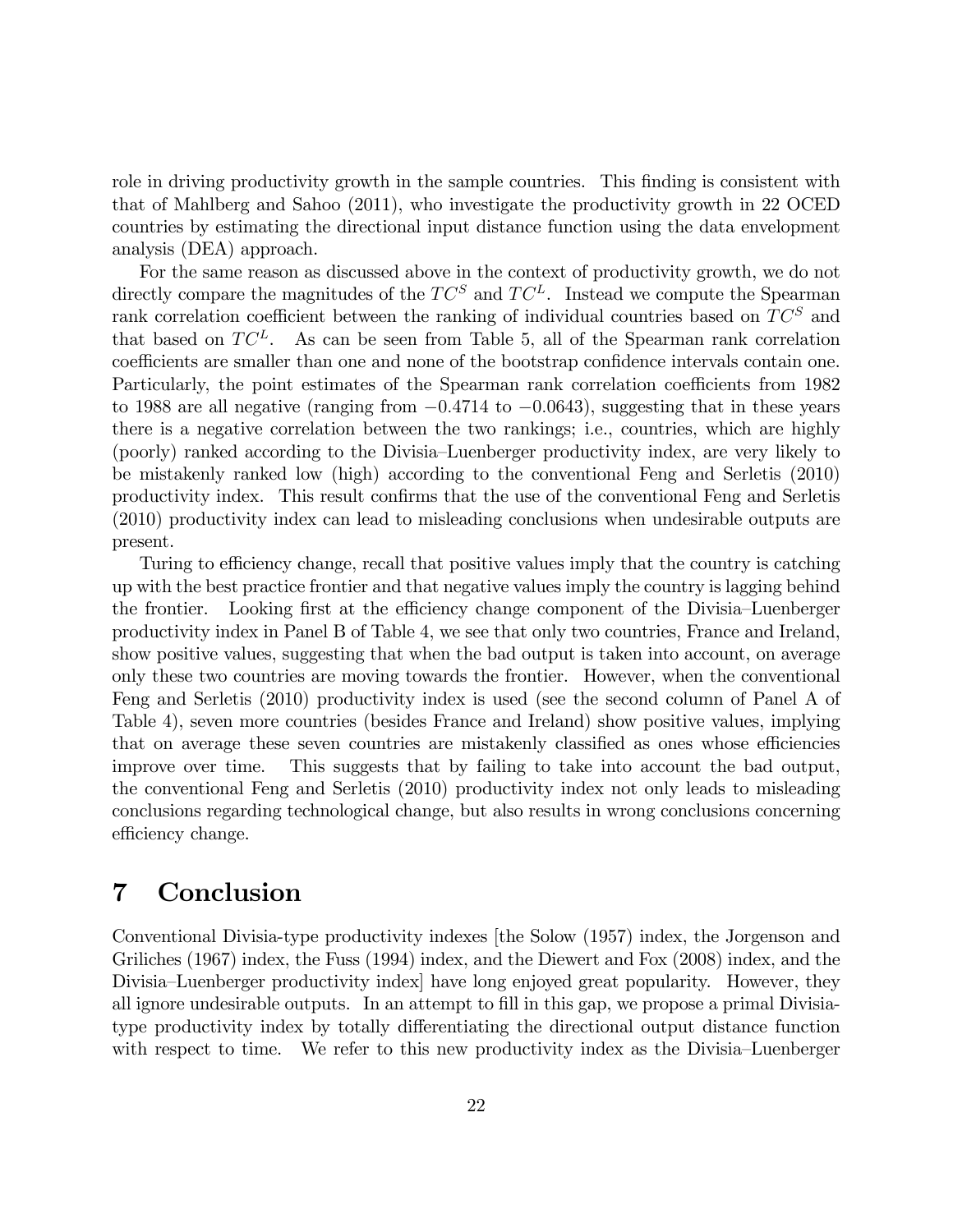productivity index. This index inherits the desirable properties possessed by the directional output distance function and allows for the simultaneous expansion of desirable outputs and contraction of undesirable outputs. We also show that the Divisia–Luenberger productivity index can be decomposed into two components: a directional-output-distance-function-based technological change term and a directional-output-distance-function-based efficiency change term. This decomposition is consistent with the tradition of Färe *et al.* (1994).

We also empirically examine the effects of failure to take into account bad outputs when they are present. This is done by comparing the Divisia–Luenberger productivity index and the conventional Divisia-type productivity indexes, using aggregate data on 15 OECD countries over the period 1981-2000. In doing so, we first choose the Feng and Serletis (2010) productivity index as a representative of the aforementioned conventional Divisia productivity indexes. This is because as theoretically shown by Feng and Serletis (2010), the Feng and Serletis (2010) productivity index is dual to all the famous Divisia-type productivity/technical change indexes in the literature. To construct the Divisia–Luenberger productivity index and the Feng and Serletis (2010) productivity index for the sample countries, we estimate a quadratic directional output distance function and a translog radial output distance function, respectively, both subject to the theoretical regularity conditions. This is done by using a Bayesian approach due to its capability of imposing nonlinear constraints. Our empirical results show that by failing to take into account the bad output, the conventional Feng and Serletis (2010) productivity index not only leads to misleading conclusions regarding productivity growth and technological change, but also results in wrong conclusions concerning efficiency change.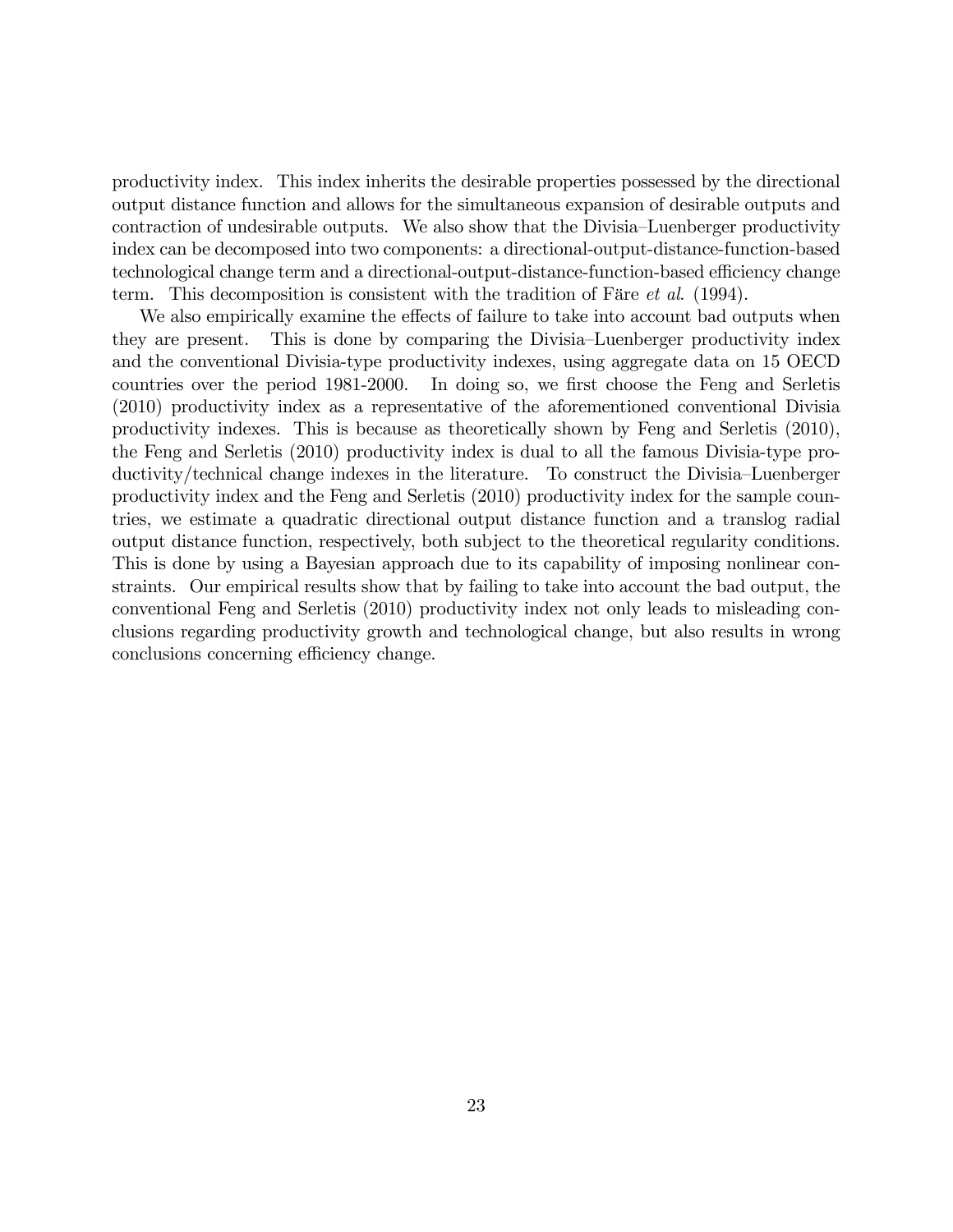## 8 Appendix

In our particular case where there is one good output and one bad output, the left hand side of equation (1) can be expanded as follows (by equation (20))

$$
\vec{D}_{o}(y + kg_{y}, b - kg_{b}, \mathbf{x}, t; \mathbf{g})
$$
\n
$$
= \beta_{0} + \alpha_{1}(y + kg_{y}) + \beta_{1}(b - kg_{b}) + \sum_{n=1}^{3} \gamma_{n}x_{n} + \beta_{\tau}t
$$
\n
$$
+ \frac{1}{2}\alpha_{11}(y + kg_{y})^{2} + \frac{1}{2}\beta_{11}(b - kg_{b})^{2} + \frac{1}{2}\sum_{n=1}^{3} \sum_{n'=1}^{3} \gamma_{nn'}x_{n}x_{n'} + \frac{1}{2}\beta_{\tau\tau}t^{2}
$$
\n
$$
+ \sum_{n=1}^{3} \delta_{n1}x_{n}(y + kg_{y}) + \sum_{n=1}^{3} \varphi_{n1}x_{n}(b - kg_{b}) + \varphi_{11}(y + kg_{y})(b - kg_{b})
$$
\n
$$
+ \alpha_{\tau1}t(y + kg_{y}) + \beta_{\tau1}t(b - kg_{b}) + \sum_{n=1}^{3} \gamma_{\tau n}tx_{n}
$$
\n
$$
= \beta_{0} + \alpha_{1}y + \beta_{1}b + \sum_{n=1}^{3} \gamma_{n}x_{n} + \beta_{\tau}t + \frac{1}{2}\alpha_{11}y^{2} + \frac{1}{2}\beta_{11}b^{2} + \frac{1}{2}\sum_{n=1}^{3} \sum_{n'=1}^{3} \gamma_{nn'}x_{n}x_{n'} + \frac{1}{2}\beta_{\tau\tau}t^{2}
$$
\n
$$
+ \sum_{n=1}^{3} \delta_{n1}x_{n}y + \sum_{n=1}^{3} \varphi_{n1}x_{n}b + \varphi_{11}yb + \alpha_{\tau1}ty + \beta_{\tau1}tb + \sum_{n=1}^{3} \gamma_{\tau n}tx_{n}
$$
\n
$$
+ \left[\alpha_{1}kg_{y} - \beta_{1}kg_{b} + \frac{1}{2}\alpha_{11}(2ykg_{y} + k^{2}g_{y}^{2}) + \frac{1}{2}\beta_{11}(-2bkg_{b} + k^{2}g_{b}^{2}) + \sum_{n=1}^{3} \beta_{n1}x_{n}kg_{y} - \sum_{n=1}^{3} \varphi_{n1}x_{n}kg_{b}
$$
\n

Noting that the terms in the first two lines on the right hand side of (A1) are just  $\vec{D}_o(y, b, \bm{x}, t; \bm{g})$ , (A1) can be rewritten as

$$
\vec{D}_{o}(y + kg_{y}, b - kg_{b}, \boldsymbol{x}, t; \boldsymbol{g}) = \vec{D}_{o}(y, b, \boldsymbol{x}, t; \boldsymbol{g}) + \left[\alpha_{1}kg_{y} - \beta_{1}kg_{b} + \frac{1}{2}\alpha_{11}\left(2ykg_{y} + k^{2}g_{y}^{2}\right) + \frac{1}{2}\beta_{11}\left(-2bkg_{b} + k^{2}g_{b}^{2}\right) + \sum_{n=1}^{3}\delta_{n1}x_{n}kg_{y} - \sum_{n=1}^{3}\varphi_{n1}x_{n}kg_{b} + \varphi_{11}\left(-ykg_{b} + bkg_{y} - k^{2}g_{y}g_{b}\right) + \alpha_{\tau1}tkg_{y} - \beta_{\tau1}tkg_{b}\right].
$$
\n(A2)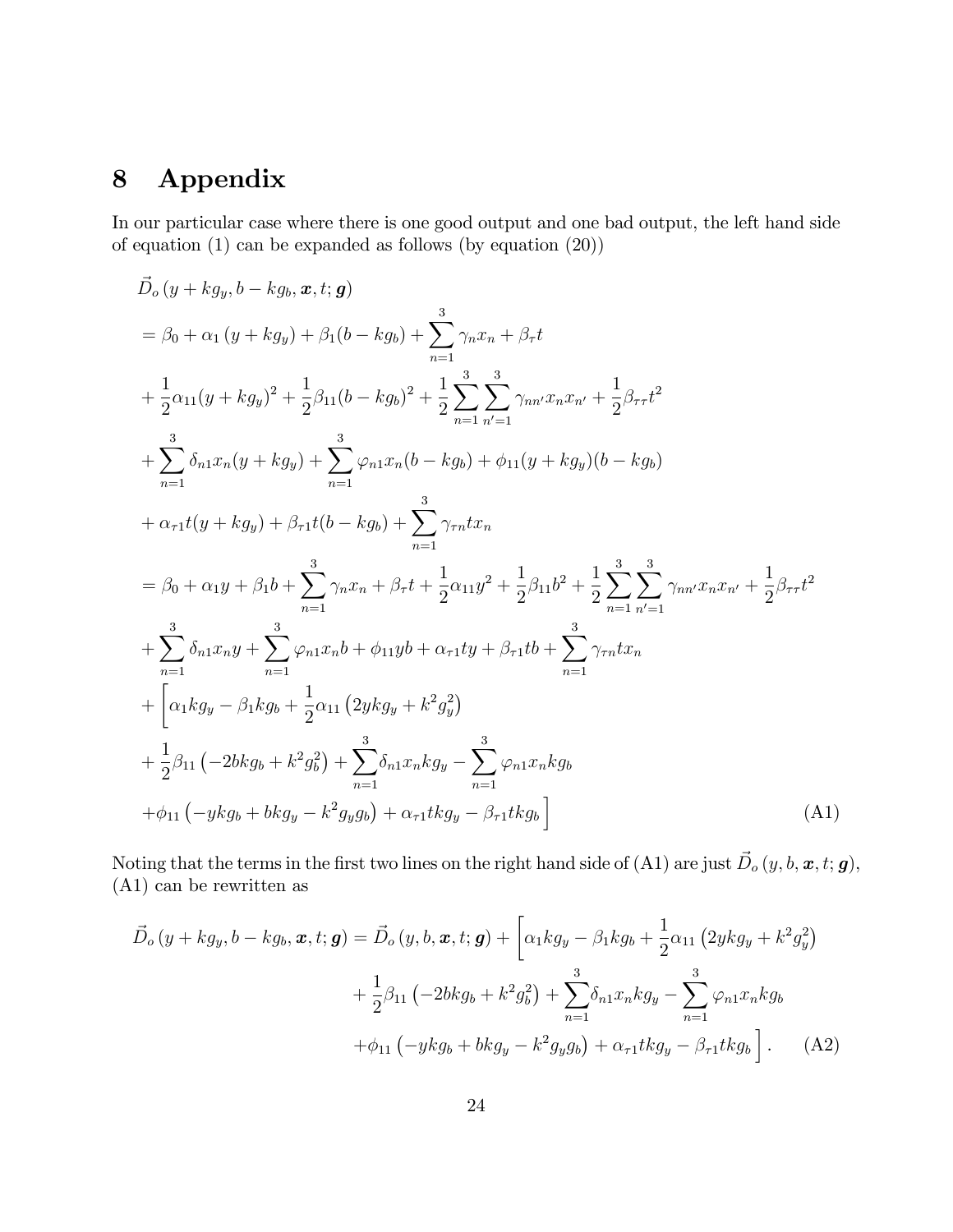According to the translation property in equation (1), the expression inside the square bracket on the right hand side of  $(A2)$  is just  $-k$ , that is

$$
\alpha_1 kg_y - \beta_1 kg_b + \frac{1}{2} \alpha_{11} (2ykg_y + k^2 g_y^2) + \frac{1}{2} \beta_{11} (-2bkg_b + k^2 g_b^2) + \sum_{n=1}^3 \delta_{n1} x_n kg_y
$$
  

$$
- \sum_{n=1}^3 \varphi_{n1} x_n kg_b + \phi_{11} (-ykg_b + bkg_y - k^2 g_y g_b) + \alpha_{\tau 1} tkg_y - \beta_{\tau 1} tkg_b
$$
  

$$
= -k
$$

which, after dividing both sides by  $k$ , can be rewritten as

$$
\alpha_1 g_y - \beta_1 g_b + \frac{1}{2} \alpha_{11} (2y g_y + k g_y^2) + \frac{1}{2} \beta_{11} (-2b g_b + k g_b^2) + \sum_{n=1}^3 \delta_{n1} x_n g_y
$$
  

$$
- \sum_{n=1}^3 \varphi_{n1} x_n g_b + \phi_{11} (-y g_b + b g_y - k g_y g_b) + \alpha_{\tau 1} t g_y - \beta_{\tau 1} t g_b
$$
  
= -1. (A3)

When  $(g_y, -g_b) = (1, -1)$ , (A3) can be further written as

$$
\alpha_1 - \beta_1 + \frac{1}{2}\alpha_{11}(2y+k) + \frac{1}{2}\beta_{11}(-2b+k) + \sum_{n=1}^3 \delta_{n1}x_n - \sum_{n=1}^3 \varphi_{n1}x_n + \phi_{11}(-y+b-k) + \alpha_{\tau 1}t - \beta_{\tau 1}t = -1
$$

which, after rearranging, can be written as

$$
(\alpha_1 - \beta_1 + 1) + (\alpha_{11} - \phi_{11}) y + (\phi_{11} - \beta_{11}) b + \left(\frac{1}{2}\alpha_{11} + \frac{1}{2}\beta_{11} - \phi_{11}\right) k
$$
  
+ 
$$
\left(\sum_{n=1}^{3} \delta_{n1} - \sum_{n=1}^{3} \varphi_{n1}\right) x_n + (\alpha_{\tau 1} - \beta_{\tau 1}) t
$$
  
= 0. (A4)

A sufficient condition for  $(A4)$  to hold is

$$
\alpha_1 - \beta_1 = -1
$$
;  $\alpha_{11} = \phi_{11} = \beta_{11}$ ;  $\delta_{n1} = \varphi_{n1}$   $(n = 1, 2, 3)$ ; and  $\alpha_{n1} = \beta_{n1}$ 

which is just  $(21)$ . Thus as can be seen from the above proof,  $(21)$  is obtained by the application of the translation property of the directional output distance function.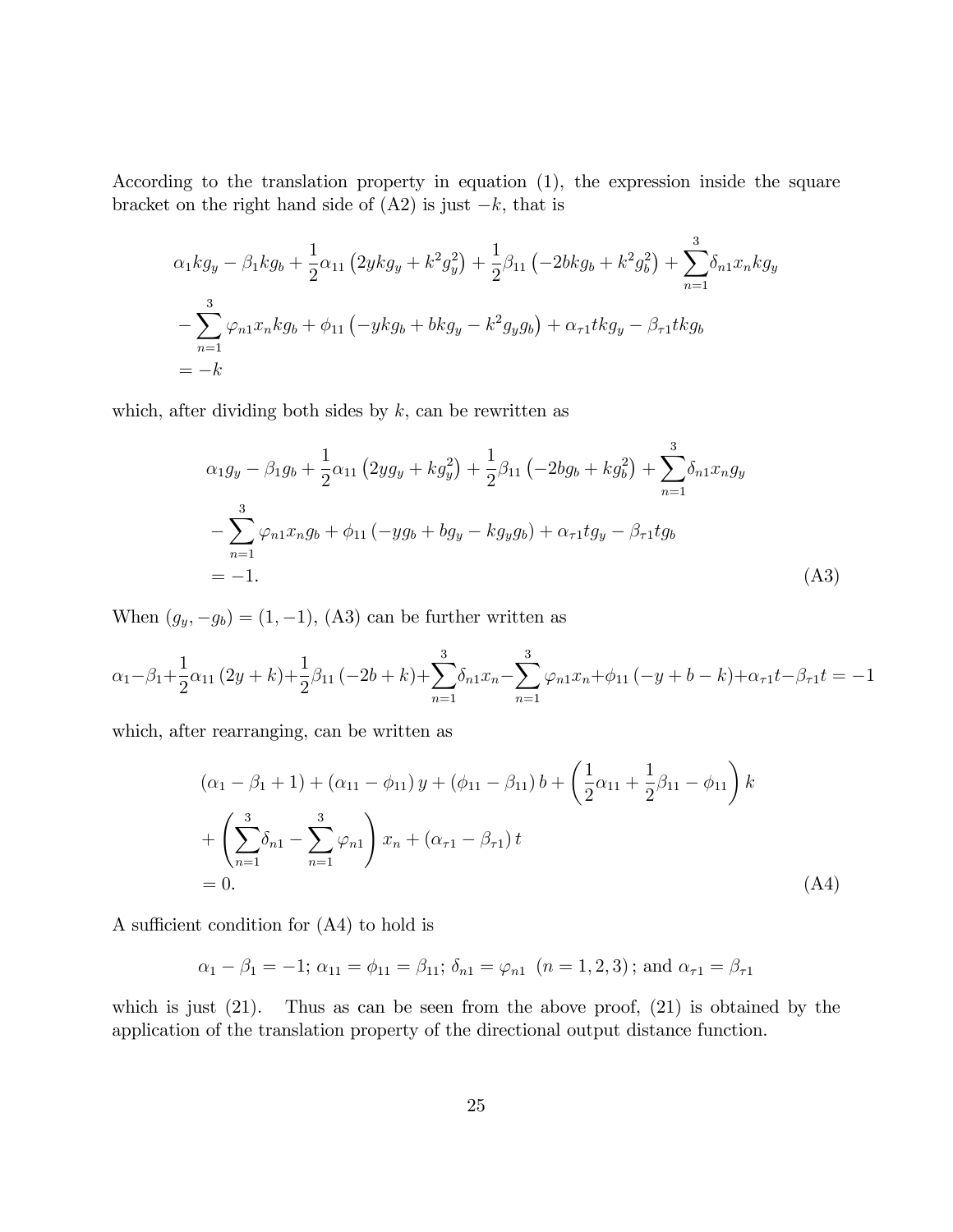### References

- [1] Ayres, R. U., Kneese A. V., 1969. Production, consumption, and externalities. American Economic Review 69, 282-97.
- $[2]$  Atkinson, S.E., Dorfman, J.H., 2005. Bayesian measurement of productivity and efficiency in the presence of undesirable outputs: Crediting electric utilities for reducing air pollution. Journal of Econometrics  $126, 445-468$ .
- [3] Balk, B.M., 1998. Industrial Price, Quantity, and Productivity Indices: The Micro-Economic Theory and an Application. Kluwer Academic Publishers, Boston, Dordrecht, London.
- [4] Balk, B.M., 2005. Divisia price and quantity indices: 80 years after. Statistica Neerlandica 59, 119–158.
- [5] Balk, B.M., Färe, R., Grosskopf, S., Margaritis, D., 2008. Exact relations between Luenberger productivity indicators and Malmquist productivity indexes. Economic Theory  $35, 187-190.$
- [6] Barnett, W.A., 2002. Tastes and technology: curvature is not sufficient for regularity. Journal of Econometrics 108, 199–202.
- [7] Barnett, W.A., Lee, Y.W., 1985. The global properties of the Minflex Laurent, Generalized Leontief and Translog flexible functional forms. Econometrica 53, 1421–1437.
- [8] Barnett, W. A., Geweke, J., Wolfe, M., 1991. Seminonparametric Bayesian estimation of the Asymptotically Ideal Production Model. Journal of Econometrics 49, 5–50.
- [9] van den Broeck, J., Koop, G., Osiewalski, J., Steel, M., 1994. Stochastic frontier models: a Bayesian perspective. Journal of Econometrics 46, 39–56.
- [10] Caves, D.W., Christensen, L.R., 1980. The relative efficiency of public and private firms in a competitive environment: The case of Canadian railroads. Journal of Political Economy 88, 958-976.
- [11] Chambers, R.G., 2002. Exact nonradial input, output, and productivity measurement. Economic Theory 20,  $751-765$ .
- [12] Chambers, R.G., Färe, R., Grosskopf, S., 1996. Productivity Growth in APEC Countries. Pacific Economic Review 1:3, 181-190.
- [13] Chung, Y.H., Färe, R., Grosskopf, S., 1997. Productivity and undesirable outputs: A directional distance function approach. Journal of Environmental Management 51, 229 240.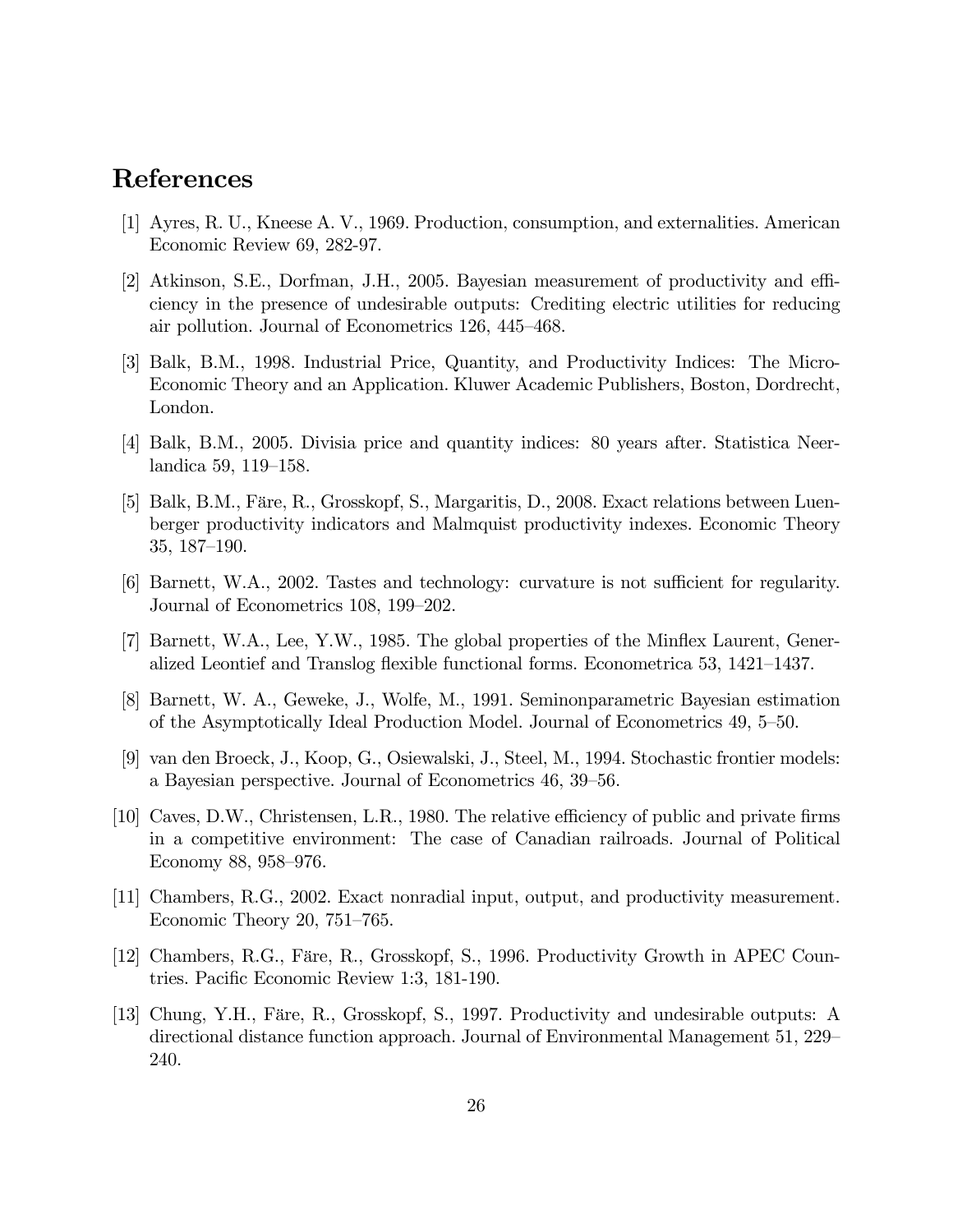- [14] Denny, M., Fuss, M., Waverman, L., 1981. The measurement and interpretation of total factor productivity in regulated industries, with an application to Canadian telecommunications. In: Cowing, T., Stevenson, R. (Eds.), Productivity Measurement in Regulated Industries. New York: Academic Press.
- [15] Diewert, W.E., Fox, K.J., 2008. On the estimation of returns to scale, technical progress and monopolistic markups. Journal of Econometrics 145, 174–193.
- [16] Fare, R., Grosskopf, S., 2000. Theory and application of directional distance functions. Journal of Productivity Analysis 13, 93–103.
- [17] Färe, R., Grosskopf, S., Pasurka, C., 2007. Environmental production functions and environmental directional distance functions. Energy  $32, 1055-1066$ .
- [18] Fare, R., Grosskopf, S., Hayes, K.J., Margaritis, D., 2008. Estimating demand with distance functions: Parameterization in the prime and dual. Journal of Econometrics 147, 169–175.
- [19] Färe, R., Grosskopf, S., Noh, D.W., Weber, W., 2005. Characteristics of a polluting technology: Theory and practice. Journal of Econometrics 126, 469–492.
- [20] Färe, R., Grosskopf, S., Norris, M., Zhang, Z., 1994. Productivity growth, technical progress, and efficiency change in industrialized countries. American Economic Review 84, 66-83.
- [21] Feng, G., Serletis, A., 2010. A primal Divisia technical change index based on the output distance function. Journal of Econometrics 159, 320-330.
- [22] Fernández, C., Osiewalski, J., Steel, M.F.J., 1997. On the use of panel data in stochastic frontier models with improper priors. Journal of Econometrics 79, 169-193.
- [23] Fernández, C., Koop, G.M., Steel, M., 2002. Multiple output production with undesirable outputs: an application to nitrogen surplus in agriculture. Journal of the American Statistical Association 97, 432–442.
- [24] Fuss, M., 1994. Productivity growth in Canadian telecommunications. Canadian Journal of Economics 27, 371-392.
- [25] Gollop, F.M., Swinand, G.P., 2001. Total resource productivity: Accounting for changing environmental quality. In: Dean, E., Harper, M., and Hulten, C. (Ed.), New Directions in Productivity Analysis. Chicago: University of Chicago Press.
- [26] Griffiths, W.E., O'Donnell, C.J., 2005. Estimating alternative production frontiers with variable returns to scale. Journal of Econometrics 126, 385-409.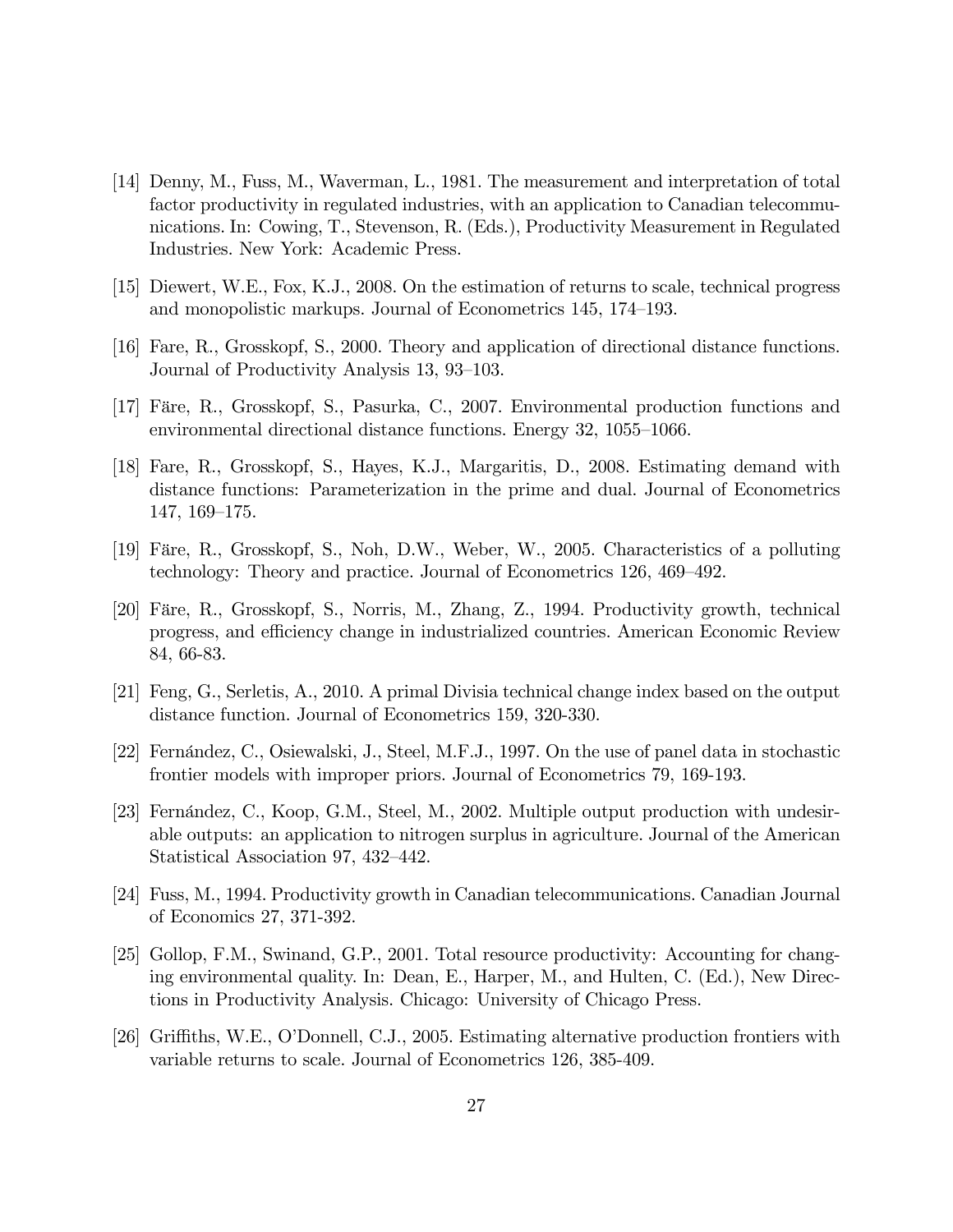- [27] Iyer, K.G., Rambaldi, A.N., Tang, K.K., 2008. Efficiency externalities of trade and alternative forms of foreign investment in OECD countries. Journal of Applied Econometrics 23, 749–766.
- [28] Jeon, B. M., Sickles, R.C., 2004. The role of environmental factors in growth accounting. Journal of Applied Econometrics 19, 567–591.
- [29] Jorgenson, D.W., Griliches, Z., 1967. The explanation of productivity change. Review of Economic Studies 34, 249-280.
- [30] Koop, G., Steel, M., 2001. Bayesian analysis of stochastic frontier models. In: Baltagi, B. (Ed.), A Companion to Theoretical Econometrics. Cambridge, MA: Blackwell.
- [31] Lovell, C.A.K., Richardson, S., Travers, P., Wood, L.L., 1994. Resources and Functionings: A New View of Inequality in Australia. In: Eichhorn, W. (Ed.), Models and Measurement of Welfare and Inequality. Berlin: Springer-Verlag Press.
- [32] Luenberger, D.G., 1992. Benefit functions and duality. Journal of Mathematical Economics 21, 461–481.
- [33] Mahlberg, B., Sahoo, B.K., 2011. Radial and non-radial decompositions of Luenberger productivity indicator with an illustrative application. International Journal of Production Economics 131,  $721-726$ .
- [34] Martin, R. E., 1986. Externality Regulation and the Monopoly Firm. Journal of Public Economics 29, 347–362.
- [35] Morey, E.R., 1986. An introduction to checking, testing, and imposing curvature properties: The true function and the estimated function. Canadian Journal of Economics 19, 207-235.
- [36] Ntzoufras, I., 2009. Bayesian modeling using WinBUGS. Hoboken, USA: John Wiley & Sons Inc.
- [37] OECD, 2001. The New Economy: Beyond the Hype. Paris.
- [38] OíDonnell, C.J., Coelli, T.J., 2005. A Bayesian approach to imposing curvature on distance functions. Journal of Econometrics 126, 493–523.
- [39] Pethig, R., 2006. Non-linear production, abatement, pollution and materials balance reconsidered. Journal of Environmental Economics and Management 51, 185–204.
- [40] Pittman, R.W., 1983. Multilateral productivity comparisons with undesirable outputs. The Economic Journal 93, 883–891.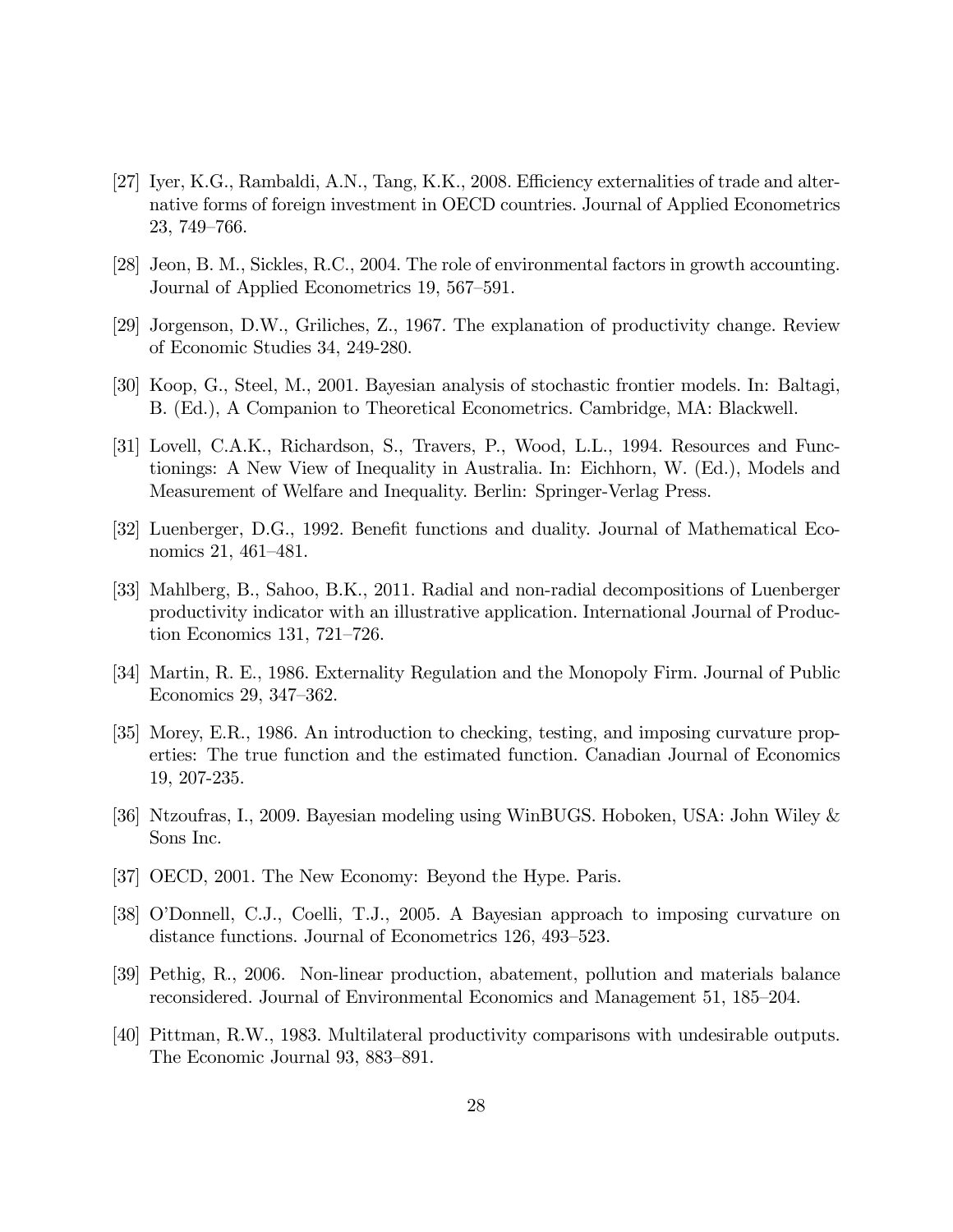- [41] Shephard, R.W., 1970. Theory of Cost and Production Functions. Princeton: Princeton University Press.
- [42] Solow, R.M., 1957. A contribution to the theory of economic growth. Quarterly Journal of Economics 70,  $65-94$ .
- [43] Star, S., Hall, R.E., 1976. An approximate Divisia index of total factor productivity. Econometrica 44, 257–263.
- [44] Trivedi, P.K., 1981. Some discrete approximations to Divisia integral indices. International Economic Review 22, 71-77.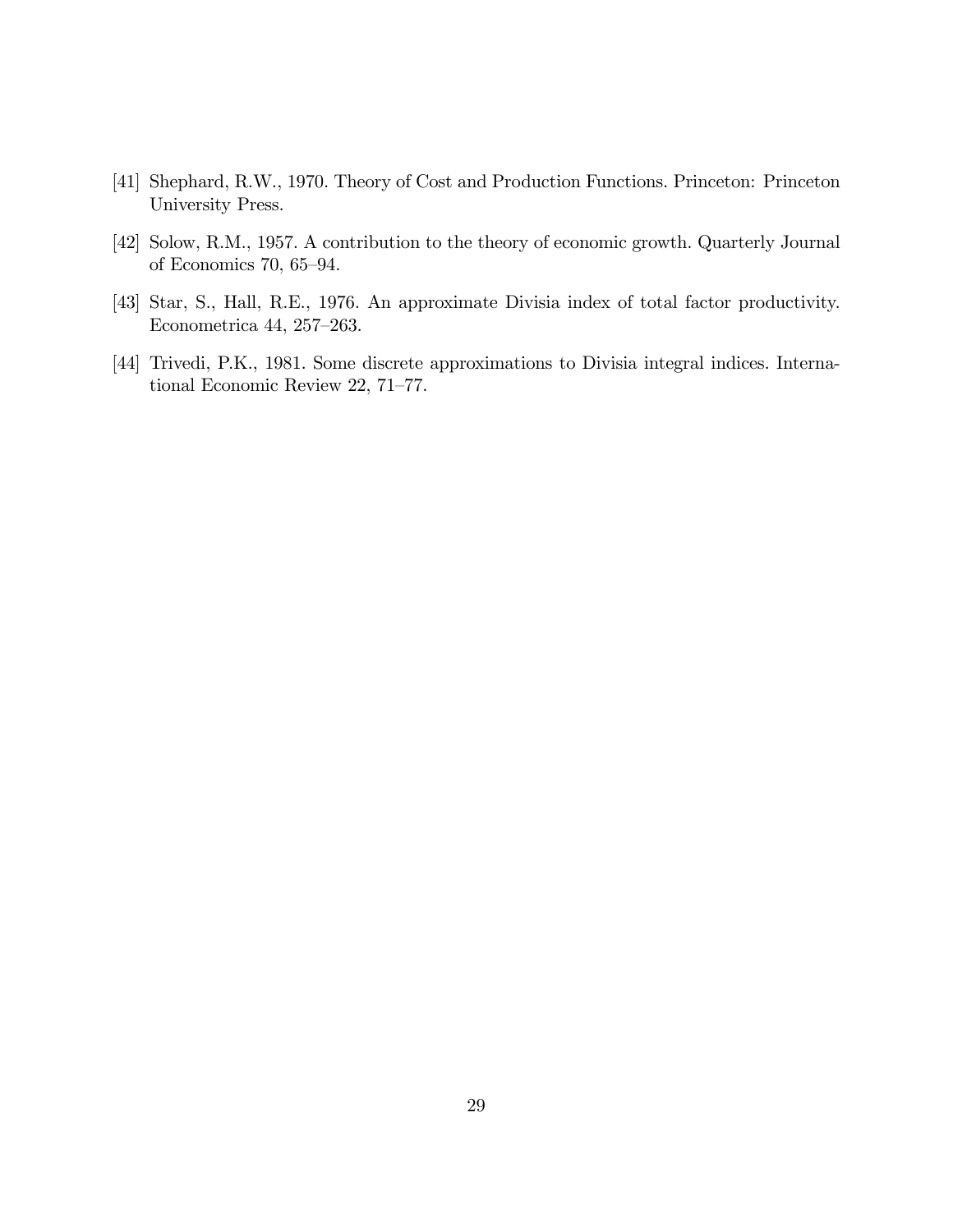|                   |                               |           | Standard  |                        |            |
|-------------------|-------------------------------|-----------|-----------|------------------------|------------|
| Variable          | Parameter                     | Mean      | deviation | 95\% Credible Interval | <b>SIF</b> |
|                   |                               |           |           |                        |            |
| intercept         | $a_0$                         | 0.3974    | 0.0213    | (0.3571, 0.4388)       | 1.3465     |
| $\ln x_1$         | b <sub>1</sub>                | $-0.3675$ | 0.0508    | $(-0.4729, -0.2747)$   | 16.1126    |
| $\ln x_2$         | b <sub>2</sub>                | $-0.4855$ | 0.0660    | $(-0.6093, -0.3610)$   | 5.4063     |
| $\ln x_3$         | $b_3$                         | $-0.2372$ | 0.0380    | $(-0.3135, -0.1680)$   | 1.3369     |
| $t_{i}$           | $\delta_{\tau}$               | $-0.0423$ | 0.0029    | $(-0.0477, -0.0365)$   | 16.0887    |
| $t^2$             | $\delta_{\tau\tau}$           | 0.0007    | 0.0003    | (0.0001, 0.0011)       | 5.4199     |
| $t\ln x_1$        | $\widetilde{\delta}_{\tau 1}$ | $-0.0096$ | 0.0028    | $(-0.0154, -0.0043)$   | 1.3668     |
| $t\ln x_2$        | $\delta_{\tau 2}$             | 0.0084    | 0.0037    | (0.0013, 0.0153)       | 16.1226    |
| $t\ln x_3$        | $\delta_{\tau}$ 3             | 0.0049    | 0.0027    | $(-0.0008, 0.0100)$    | 5.3863     |
| $(\ln x_1)^2$     | $b_{11}$                      | 0.2001    | 0.1014    | (0.0132, 0.4179)       | 16.0623    |
| $\ln x_1 \ln x_2$ | $b_{12}$                      | $-0.0450$ | 0.1454    | $(-0.3460, 0.2139)$    | 5.4133     |
| $\ln x_1 \ln x_3$ | $b_{13}$                      | 0.0035    | 0.0676    | $(-0.1135, 0.1514)$    | 1.3538     |
| $(\ln x_2)^2$     | $b_{22}$                      | 0.0493    | 0.2069    | $(-0.3279, 0.4660)$    | 16.1534    |
| $\ln x_2 \ln x_3$ | $b_{23}$                      | $-0.0943$ | 0.0862    | $(-0.2491, 0.0827)$    | 5.4344     |
| $(\ln x_3)^2$     | $b_{33}$                      | 0.0309    | 0.0611    | $(-0.0990, 0.1438)$    | 1.3251     |

#### Table 1.1. Parameter Estimates From The Constrained Translog Output Distance Function Model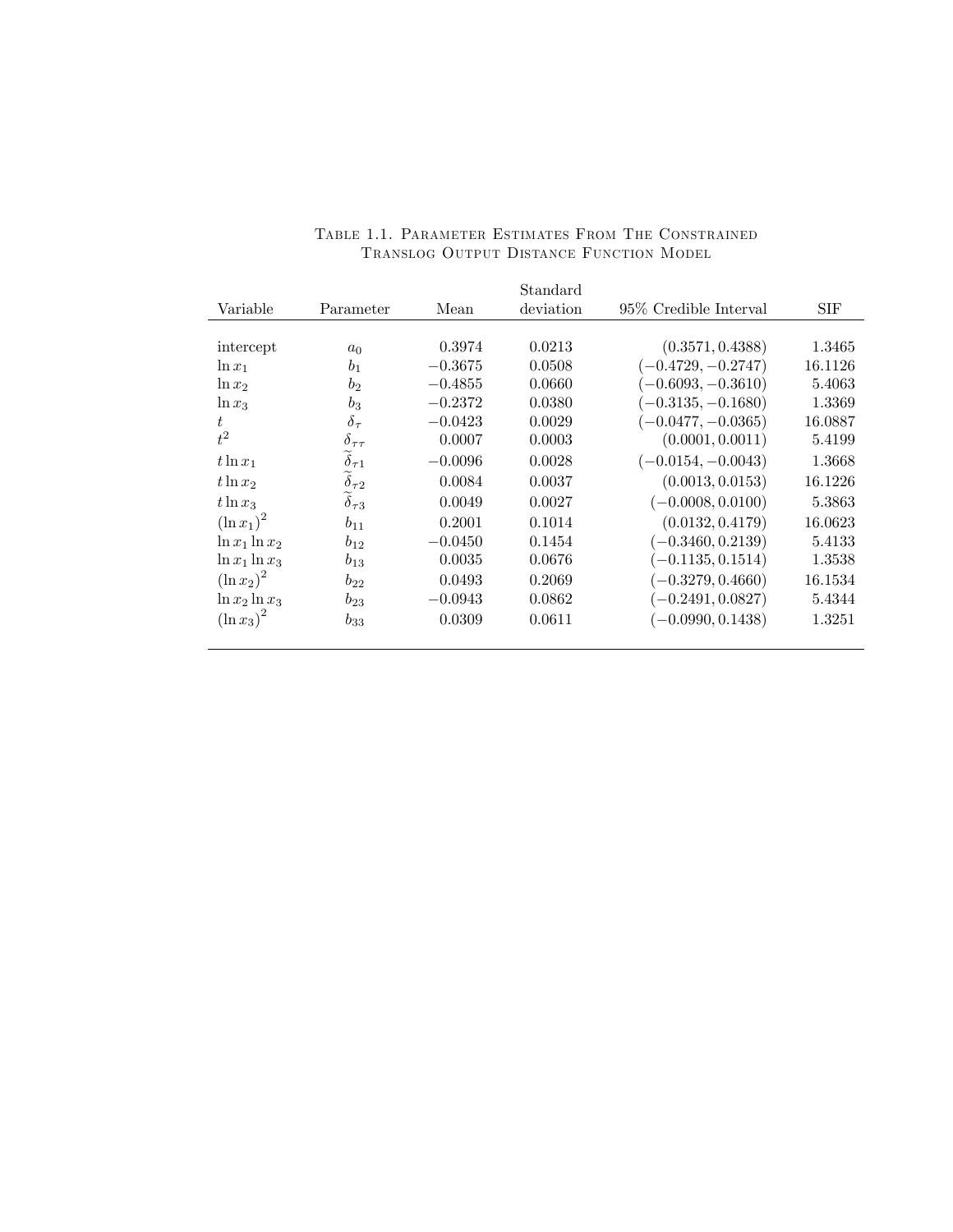|                   |                    |           | Standard  |                          |            |
|-------------------|--------------------|-----------|-----------|--------------------------|------------|
| Variable          | Parameter          | Mean      | deviation | $95\%$ credible interval | <b>SIF</b> |
|                   |                    |           |           |                          |            |
| intercept         | $\beta_0$          | 0.0066    | 0.0069    | $(-0.0065, 0.0208)$      | 6.6766     |
| $x_1$             | $\gamma_1$         | 0.0742    | 0.0238    | (0.0279, 0.1210)         | 11.9020    |
| x <sub>2</sub>    | $\gamma_2$         | 0.1824    | 0.0449    | (0.0939, 0.2719)         | 10.4154    |
| $x_3$             | $\gamma_3$         | $-0.0011$ | 0.0033    | $(-0.0075, 0.0054)$      | 10.2953    |
| $\widetilde{b}$   | $\beta_1$          | 0.1873    | 0.0626    | (0.0623, 0.3085)         | 14.7051    |
| t                 | $\beta_\tau$       | $-0.0025$ | 0.0013    | $(-0.0053, 0.0002)$      | 8.3081     |
| $\widetilde{b}^2$ | $\beta_{11}$       | $-0.2709$ | 0.0863    | $(-0.4416, -0.1005)$     | 14.6019    |
| $t^2$             | $\beta_{\tau\tau}$ | 0.0002    | 0.0001    | (0.0000, 0.0005)         | 9.1657     |
| $bx_1$            | $\varphi_{11}$     | $-0.2441$ | 0.0376    | $(-0.3177, -0.1693)$     | 12.3627    |
| $bx_2$            | $\varphi_{21}$     | 0.4753    | 0.0921    | (0.2926, 0.6562)         | 15.2927    |
| $bx_3$            | $\varphi_{31}$     | 0.0414    | 0.0091    | (0.0235, 0.0593)         | 10.6562    |
| $tx_1$            | $\gamma_{\tau 1}$  | 0.0145    | 0.0017    | (0.0111, 0.0180)         | 15.5724    |
| $tx_2$            | $\gamma_{\tau2}$   | 0.0095    | 0.0031    | (0.0032, 0.0156)         | 10.2267    |
| $tx_3$            | $\gamma_{\tau 3}$  | 0.0000    | 0.0002    | $(-0.0005, 0.0003)$      | 5.8618     |
| bt                | $\beta_{\tau 1}$   | $-0.0105$ | 0.0032    | $(-0.0169, -0.0041)$     | 9.8852     |
| $(x_1)^2$         | $\gamma_{11}$      | $-0.1249$ | 0.0196    | $(-0.1637, -0.0866)$     | 14.0788    |
| $x_1 \\ x_2$      | $\gamma_{12}$      | 0.2953    | 0.0341    | (0.2276, 0.3615)         | 15.2578    |
| $x_1x_3$          | $\gamma_{13}$      | 0.0277    | 0.0044    | (0.0188, 0.0364)         | 9.4963     |
| $(x_2)^2$         | $\gamma_{22}$      | $-0.7529$ | 0.0597    | $(-0.8697, -0.6353)$     | 16.7804    |
| $x_2x_3$          | $\gamma_{23}$      | $-0.0533$ | 0.0106    | $(-0.0742, -0.0324)$     | 13.0239    |
| $(x_3)^2$         | $\gamma_{33}$      | $-0.0057$ | 0.0010    | $(-0.0078, -0.0036)$     | 8.4077     |
|                   |                    |           |           |                          |            |

#### Table 1.2. Parameter Estimates From The Constrained Quadratic Directional Output Distance Function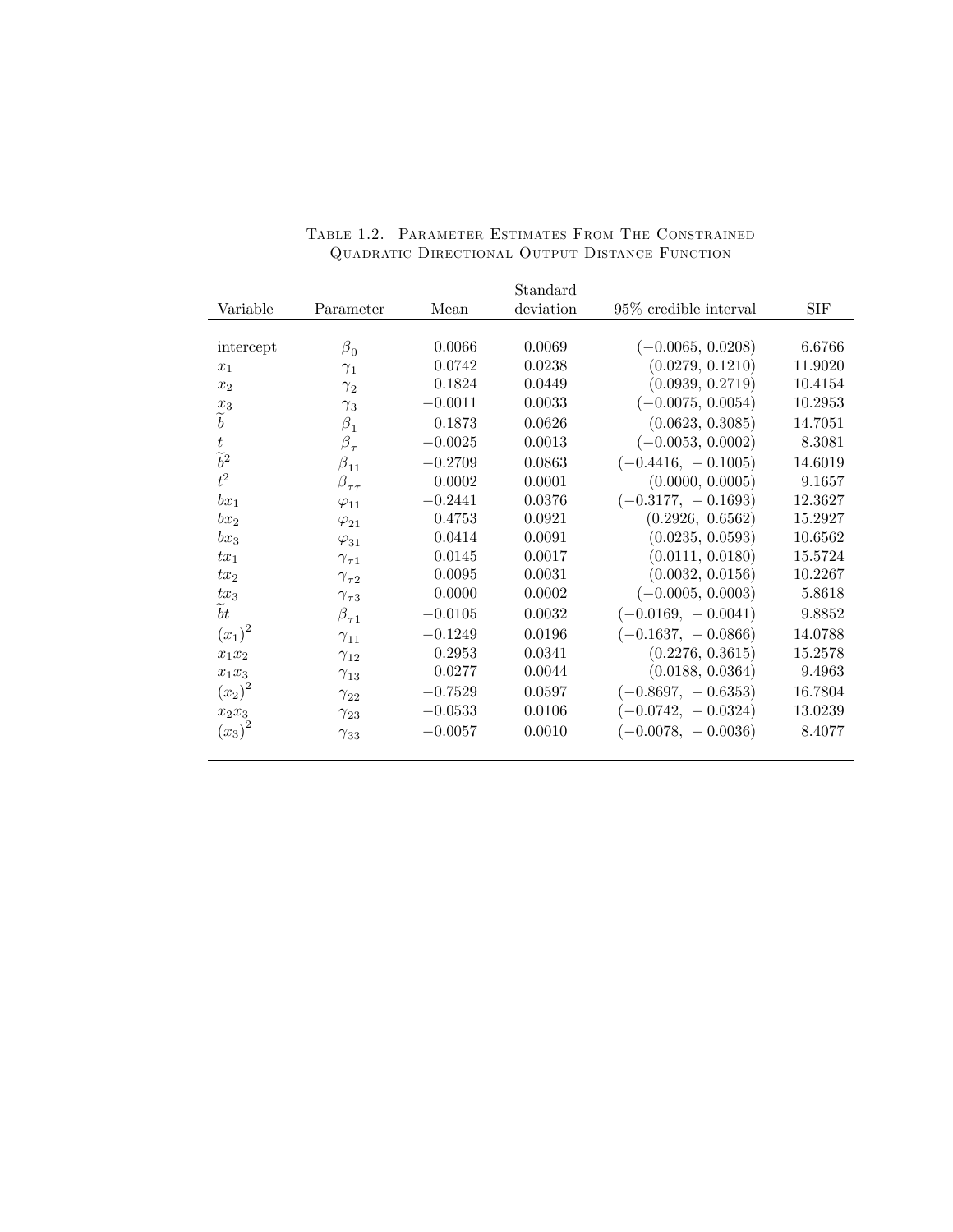| TABLE 2. PRODUCTIVITY GROWTH INDEXES |  |  |
|--------------------------------------|--|--|
|--------------------------------------|--|--|

|                    |        | A. Feng and Serletis (2010) | B. Divisia–Luenberger |                          |
|--------------------|--------|-----------------------------|-----------------------|--------------------------|
| Country            | Mean   | 95\% credible interval      | Mean                  | $95\%$ credible interval |
|                    |        |                             |                       |                          |
| Australia          | 0.0361 | (0.0318, 0.0405)            | 0.0238                | (0.0166, 0.0316)         |
| Canada             | 0.0339 | (0.0287, 0.0387)            | 0.0288                | (0.0240, 0.0336)         |
| Denmark            | 0.0450 | (0.0416, 0.0486)            | 0.0327                | (0.0187, 0.0492)         |
| Finland            | 0.0433 | (0.0378, 0.0485)            | 0.0322                | (0.0162, 0.0507)         |
| France             | 0.0360 | (0.0324, 0.0397)            | 0.0358                | (0.0327, 0.0361)         |
| Germany            | 0.0369 | (0.0315, 0.0422)            | 0.0301                | (0.0270, 0.0334)         |
| Ireland            | 0.0525 | (0.0479, 0.0571)            | 0.0384                | (0.0129, 0.0743)         |
| Italy              | 0.0370 | (0.0333, 0.0408)            | 0.0350                | (0.0314, 0.0386)         |
| Japan              | 0.0260 | (0.0186, 0.0347)            | 0.0413                | (0.0375, 0.0450)         |
| <b>Netherlands</b> | 0.0375 | (0.0338, 0.0410)            | 0.0279                | (0.0208, 0.0357)         |
| Norway             | 0.0380 | (0.0334, 0.0422)            | 0.0362                | (0.0223, 0.0534)         |
| Spain              | 0.0392 | (0.0344, 0.0443)            | 0.0316                | (0.0272, 0.0363)         |
| Sweden             | 0.0415 | (0.0371, 0.0460)            | 0.0347                | (0.0259, 0.0457)         |
| U.K.               | 0.0395 | (0.0352, 0.0439)            | 0.0388                | (0.0343, 0.0434)         |
| U.S.               | 0.0294 | (0.0240, 0.0348)            | 0.0223                | (0.0187, 0.0260)         |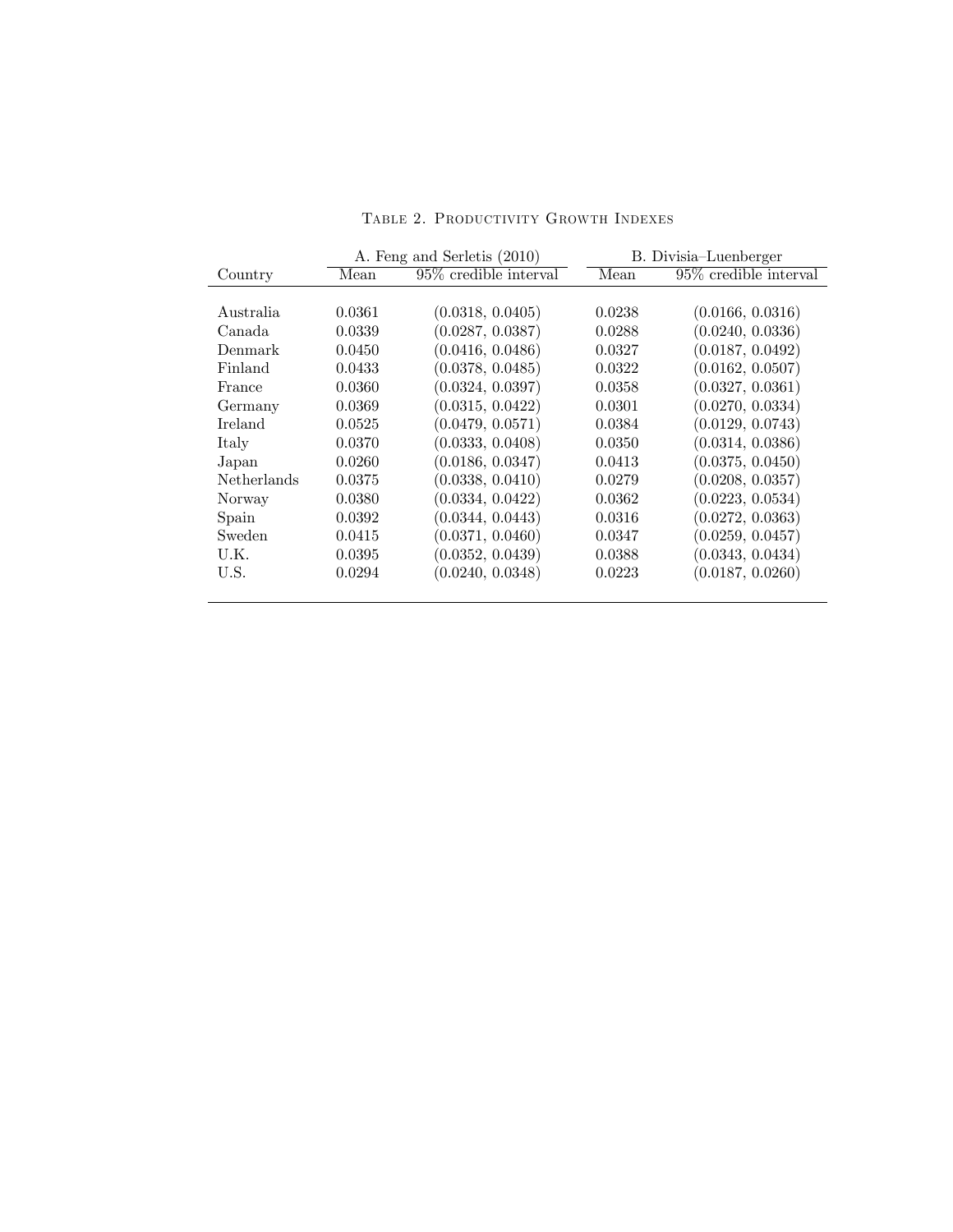| $95\%$ bootstrap    |                     |      |
|---------------------|---------------------|------|
| confidence interval | Coefficient, $\rho$ | Year |
| (0.0335, 0.8137)    | 0.5607              | 1982 |
| $(-0.3967, 0.5210)$ | 0.0750              | 1983 |
| $(-0.2654, 0.6478)$ | 0.2214              | 1984 |
| $(-0.0882, 0.8180)$ | 0.4357              | 1985 |
| (0.2741, 0.8347)    | 0.6429              | 1986 |
| (0.1686, 0.7629)    | 0.5500              | 1987 |
| (0.4248, 0.8625)    | 0.7179              | 1988 |
| (0.3449, 0.8296)    | 0.6679              | 1989 |
| (0.2420, 0.8929)    | 0.7036              | 1990 |
| (0.0108, 0.9051)    | 0.6107              | 1991 |
| $(-0.2199, 0.7735)$ | 0.3929              | 1992 |
| $(-0.0664, 0.8609)$ | 0.5571              | 1993 |
| (0.7553, 0.9486)    | 0.8929              | 1994 |
| (0.2557, 0.8852)    | 0.6964              | 1995 |
| (0.5517, 0.9744)    | 0.8286              | 1996 |
| (0.7091, 0.9550)    | 0.8893              | 1997 |
| (0.2949, 0.9313)    | 0.7179              | 1998 |
| (0.1709, 0.9388)    | 0.7000              | 1999 |
| (0.6866, 0.9287)    | 0.8536              | 2000 |

Table 3. Spearman Rank Correlation Coefficients of Productivity Growth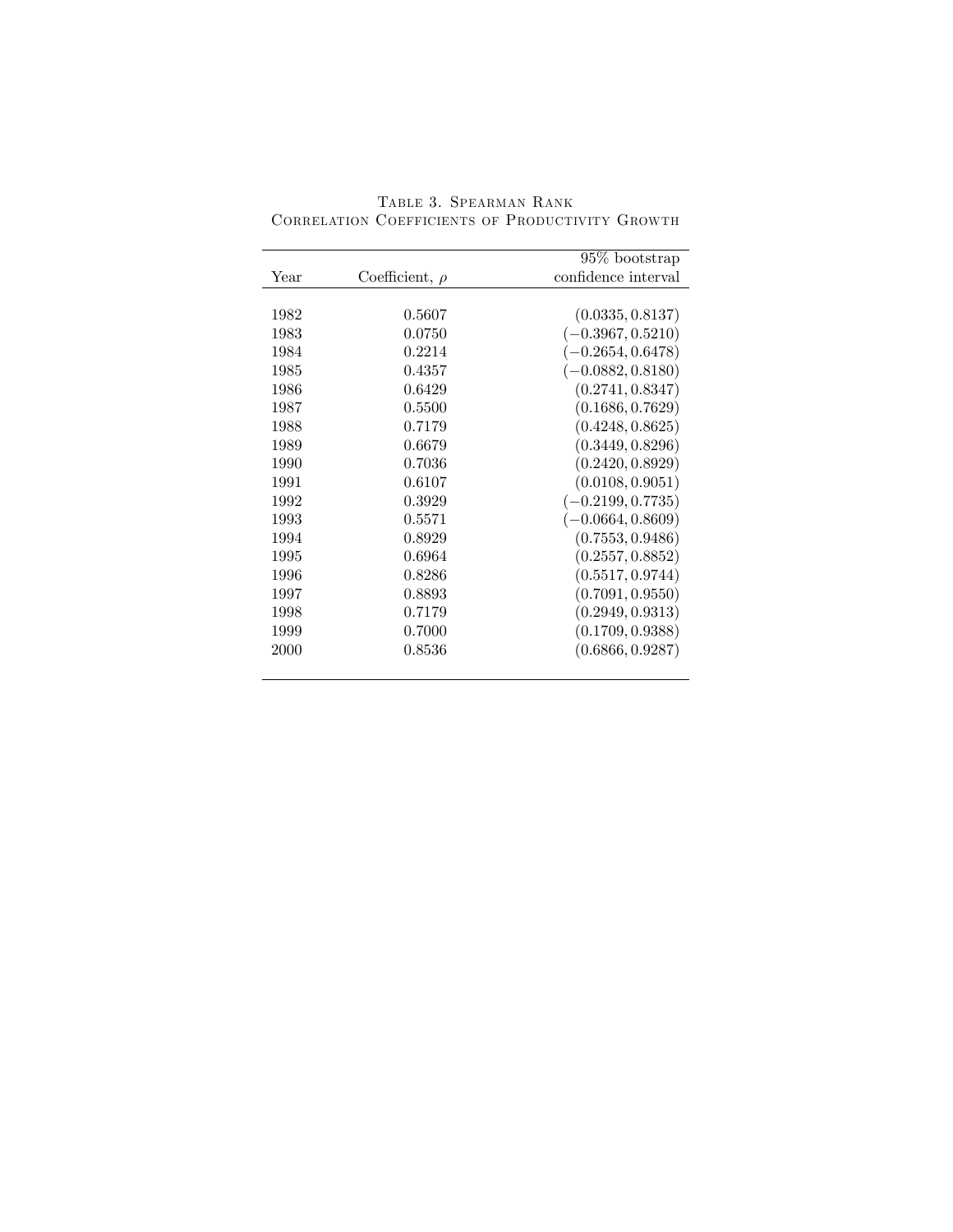|             |        |                          | A. Components of Feng and Serletis (2010) index |                        |        | B. Components of Divisia–Luenberger index |           |                          |
|-------------|--------|--------------------------|-------------------------------------------------|------------------------|--------|-------------------------------------------|-----------|--------------------------|
|             |        | Technological Change     |                                                 | Efficiency Change      |        | Technological Change                      |           | Efficiency Change        |
| Country     | Mean   | $95\%$ credible interval | Mean                                            | 95\% credible interval | Mean   | $95\%$ credible interval                  | Mean      | $95\%$ credible interval |
|             |        |                          |                                                 |                        |        |                                           |           |                          |
| Australia   | 0.0382 | (0.0364, 0.0399)         | $-0.0016$                                       | $-0.0060, 0.0026$      | 0.0295 | (0.0256, 0.0334)                          | $-0.0057$ | $(-0.0120, 0.0012)$      |
| Canada      | 0.0370 | (0.0318, 0.0429)         | $-0.0025$                                       | $-0.0076, 0.0013$      | 0.0293 | (0.0245,0.0339)                           | $-0.0005$ | $-0.0028, 0.0031)$       |
| Denmark     | 0.0453 | (0.0431, 0.0475)         | 0.0001                                          | $-0.0028, 0.0032)$     | 0.0330 | (0.0255, 0.0406)                          | $-0.0003$ | $-0.0137, 0.0164)$       |
| Finland     | 0.0428 | (0.0404, 0.0449)         | 0.0008                                          | $-0.0043, 0.0060)$     | 0.0349 | (0.0277, 0.0420)                          | $-0.0027$ | $(-0.0187, 0.0162)$      |
| France      | 0.0358 | (0.0338, 0.0378)         | 0.0005                                          | $-0.0024, 0.0038)$     | 0.0354 | (0.0324, 0.0384)                          | 0.0005    | $(-0.0007, 0.0023)$      |
| Germany     | 0.0339 | (0.0315, 0.0364)         | 0.0031                                          | $-0.0019, 0.0082)$     | 0.0343 | (0.0312, 0.0376)                          | $-0.0042$ | $(-0.0067, -0.0018)$     |
| Ireland     | 0.0516 | (0.0482, 0.0550)         | 0.0012                                          | $-0.0013, 0.0047$      | 0.0329 | (0.0154, 0.0526)                          | 0.0056    | $(-0.0175, 0.0395)$      |
| Italy       | 0.0369 | (0.0344, 0.0397)         | 0.0004                                          | $-0.0025, 0.0037$      | 0.0355 | (0.0323, 0.0387)                          | $-0.0005$ | $(-0.0022, 0.0017)$      |
| Japan       | 0.0332 | (0.0297, 0.0369)         | $-0.0063$                                       | $-0.0119, 0.0007$      | 0.0435 | (0.0397, 0.0474)                          | $-0.0022$ | $(-0.0032, -0.0011)$     |
| Netherlands | 0.0389 | (0.0370, 0.0409)         | $-0.0010$                                       | $-0.0047, 0.0023$      | 0.0294 | (0.0253, 0.0335)                          | $-0.0015$ | $(-0.0077, 0.0059)$      |
| Norway      | 0.0376 | (0.0334, 0.0415)         | 0.0007                                          | $-0.0012, 0.0036$      | 0.0361 | (0.0267, 0.0457)                          | 0.0000    | $(-0.0121, 0.0169)$      |
| Spain       | 0.0424 | (0.0401, 0.0444)         | $-0.0025$                                       | $-0.0072, 0.0021$      | 0.0397 | (0.0355, 0.0439)                          | $-0.0081$ | $(-0.0117, -0.0035)$     |
| Sweden      | 0.0426 | (0.0397, 0.0460)         | $-0.0007$                                       | $-0.0049, 0.0035$      | 0.0365 | (0.0319, 0.0411)                          | $-0.0017$ | $(-0.0104, 0.0091)$      |
| U.K.        | 0.0394 | (0.0366, 0.0419)         | 0.0005                                          | $-0.0031, 0.0044$      | 0.0389 | (0.0343, 0.0436)                          | 0.0000    | $-0.0015, 0.0021)$       |
| U.S.        | 0.0280 | (0.0237, 0.0324)         | 0.0017                                          | $(-0.0018, 0.0059)$    | 0.0226 | (0.0191, 0.0262)                          | $-0.0002$ | $(-0.0008, 0.0004)$      |
|             |        |                          |                                                 |                        |        |                                           |           |                          |

Table 4. Technological Change and Efficiency Change